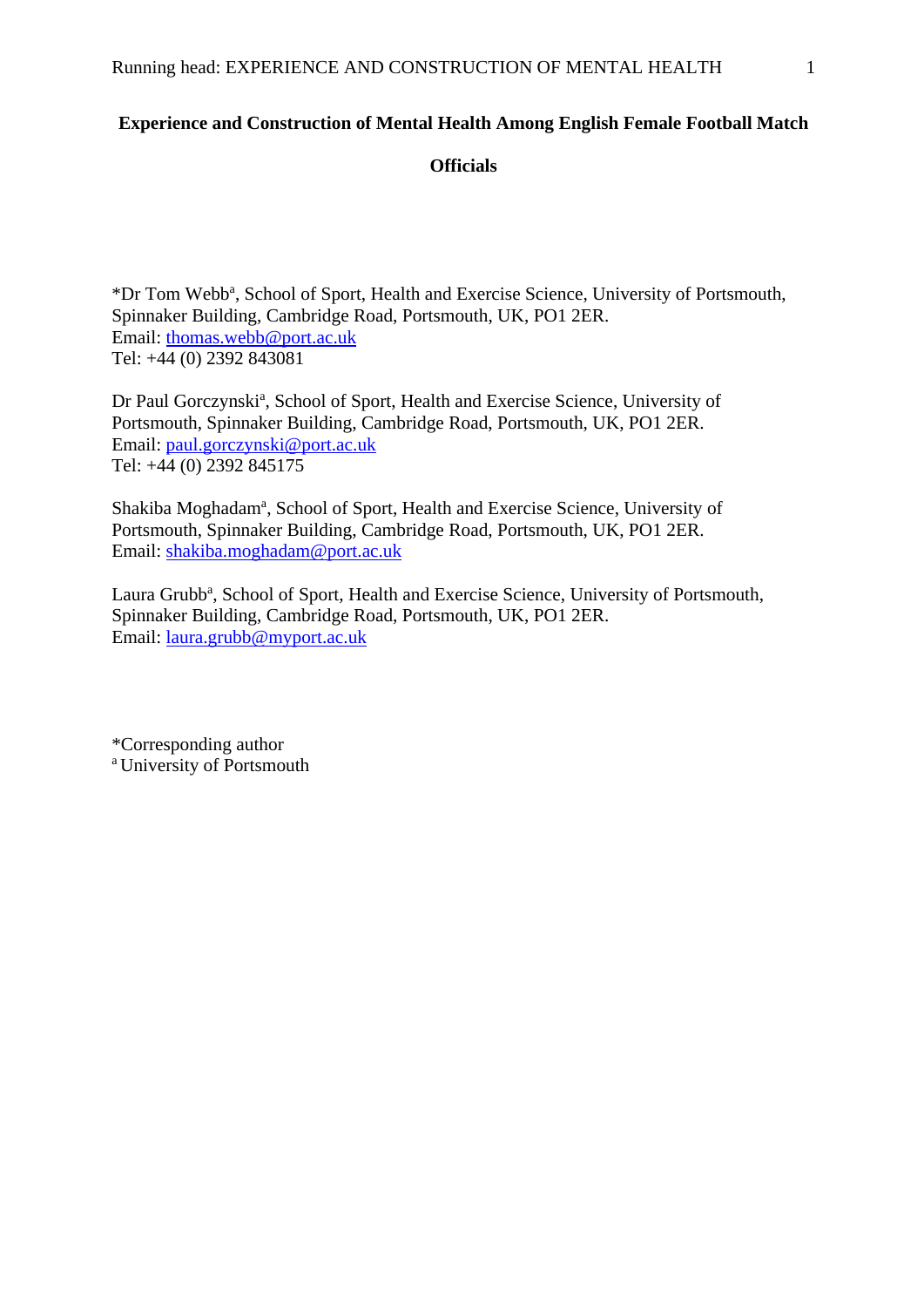# **Experience and Construction of Mental Health Among English Female Football Match Officials**

#### Abstract

Research into the mental health of female sport match officials is scarce, despite verbal and physical abuse being commonplace. Twelve female match officials officiating male and female matches took part in semi-structured interviews investigating experiences and understanding of their mental health. Deductive thematic analysis identified four overarching themes: male and female football environments; abuse, sexism and homophobia in football; formal and informal support networks; and mental health knowledge and experience: Accessing services. Results revealed toxic, abusive, male dominated environments that included sexist and derogatory language, negatively affecting their mental health. Female match officials, struggled to ascertain mechanisms for support and identified that the educational courses and local organisations did not provide mental health information or training, with match officials often experiencing poor mental health during and after matches. Increased engagement with mental health literacy and policy change from governing bodies is required, given the unique challenges female match officials face.

*Keywords:* Mental health; mental health literacy; sports match officials; female referees.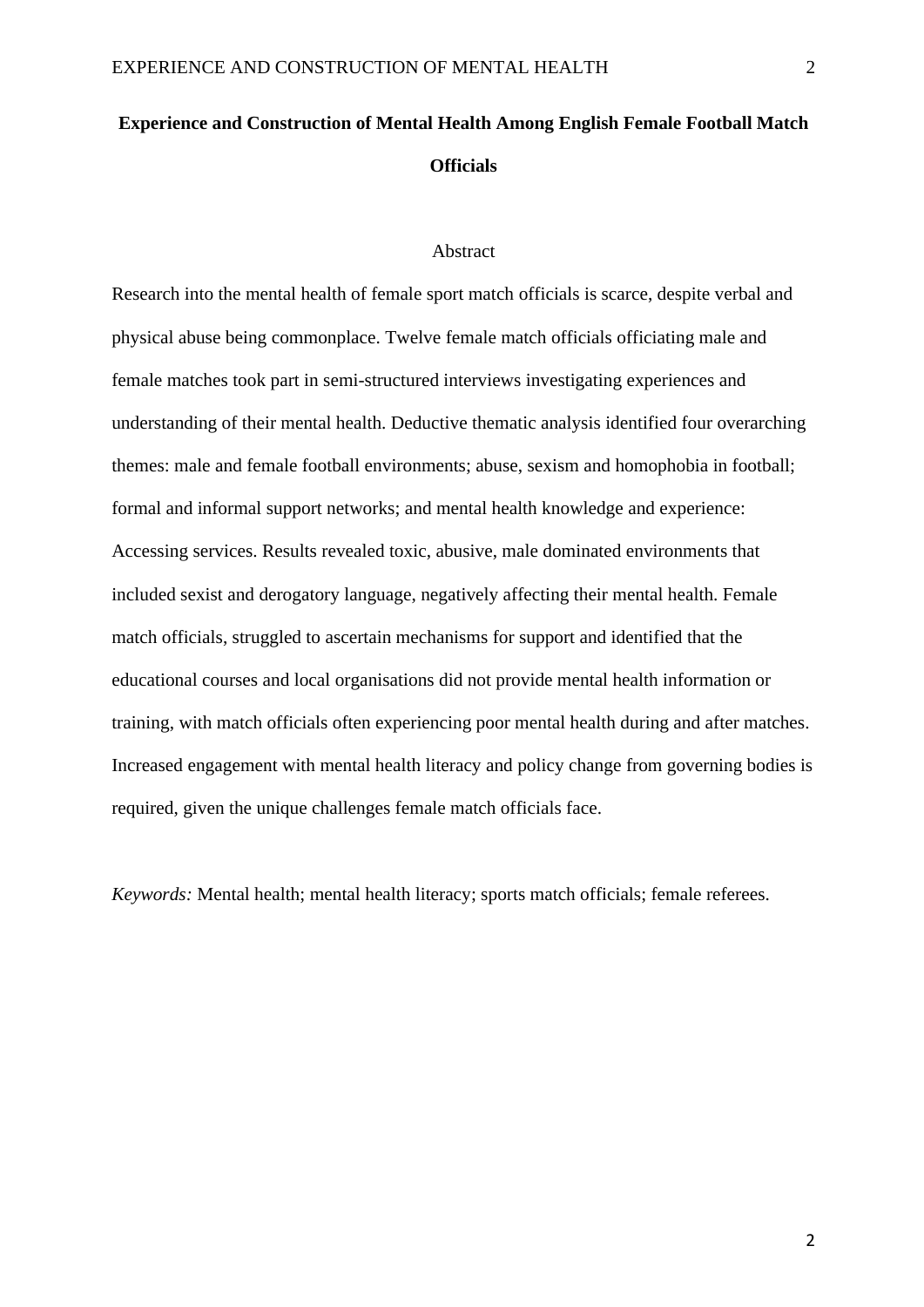#### **Introduction**

In recent years, a great deal of scientific research has focused on the mental health of athletes in elite sport (see: Reardon et al., 2019). Systematic reviews and meta-analyses have shown that both current and retired athletes are at risk of various mental health symptoms and disorders (Gouttebarge et al., 2019), and that females are twice as likely as males to experience poor mental health (Gorczynski, Coyle, & Gibson 2017; Rice et al., 2019). Here, mental health is defined as a state of wellbeing where individuals recognize their own abilities, cope with daily stressors of life, work productively, and are able to make contributions to their communities (World Health Organization, 2018). Mental health is not merely the absence of mental disorders, which are defined as conditions that may be occasional or long-lasting, and affect the way people think, feel, and behave, with consequences that may impact social relationships, occupational functioning, and functioning in daily life. For diagnosis, mental health symptoms and disorders must meet specific criteria for duration, frequency, and severity.

Mental health is therefore a resource and part of an individual's overall health. Viewed from an ecological perspective, mental health can be examined and understood from multiple perspectives, including genes, culture, the environment, or their various interactions (Uher & Zwicker, 2017). Such a perspective, of inclusivity of multiple perspectives, allows for unique opportunities to understand mental health, what may impact one's mental health, and also facilitate the development of new therapeutic strategies. An ecological perspective, rooted in bio-psycho-social models, allows for the examination of mental health and mental health symptoms and disorders in ways that are viewed holistically across the lifespan, that encompass the multiple dimensions of an individual's life, including one's biological factors (e.g., genes, brain anatomy and physiology), intra-individual factors (e.g., knowledge, attitudes, self-efficacy), inter-individual factors (e.g., size and depth of social networks),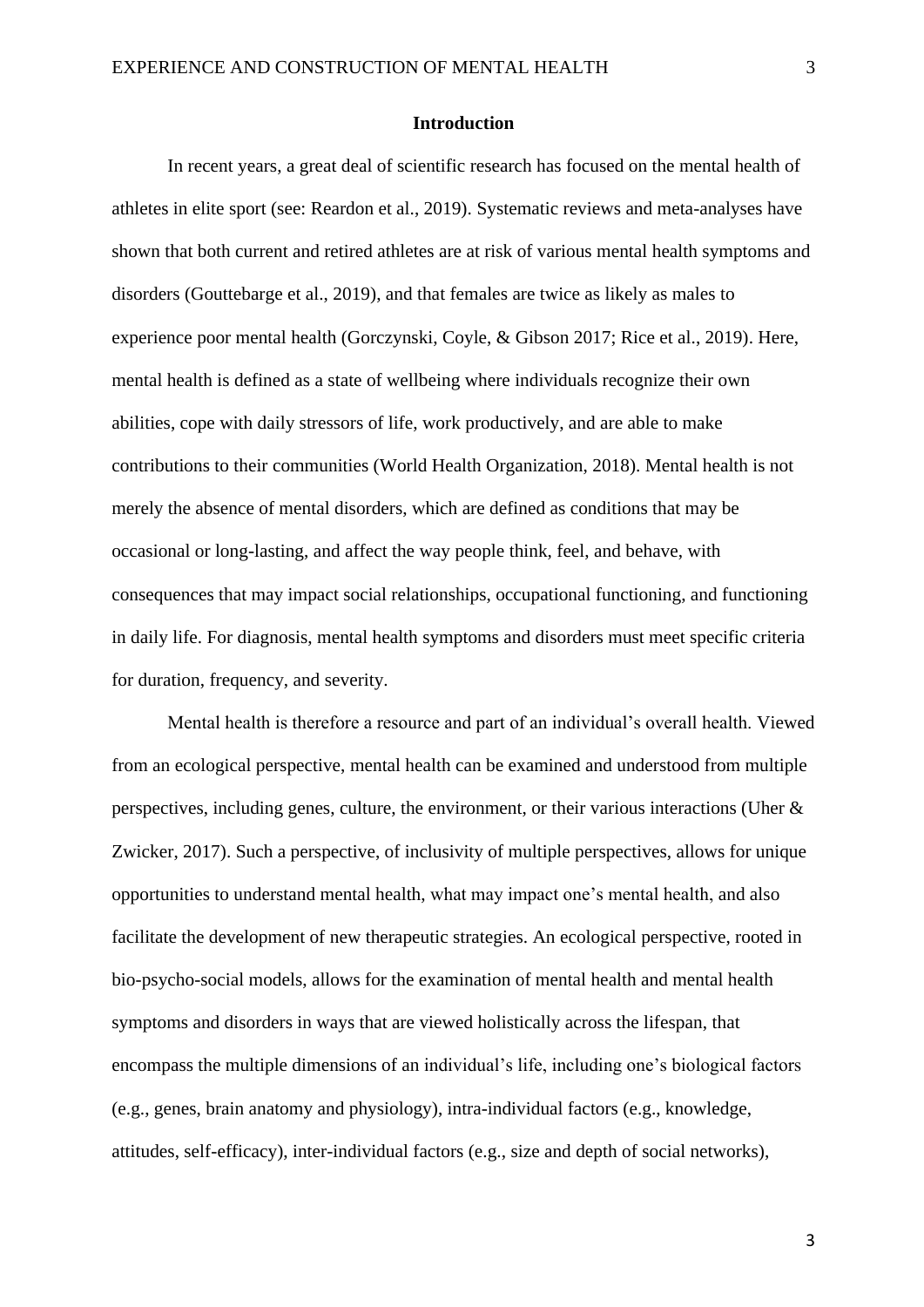organizational factors (e.g., culture, physical environment), and political factors (e.g., rules, regulations) (McLaren & Hawe, 2005; Schinke et al., 2018; Stambulova & Wylleman, 2014; Wylleman, Reints, & De Knop, 2013.

Qualitative research into the subject of mental health in sport has shown that athletes lack knowledge of mental health symptoms and disorders, and where to turn to for support, also expressing stigmatizing views toward mental health and help seeking for poor mental health (Coyle, Gorczynski, & Gibson, 2017). Put simply, elite athletes have demonstrated a lack of mental health literacy, which is defined as the "knowledge and beliefs about mental disorders which aid their recognition, management, and prevention" (Jorm et al., 1997, p. 182). Mental health literacy encompasses three main components: 1) knowledge of mental health symptoms and disorders, strategies for self-care, as well as interventions to address poor mental health; 2) strategies to address stigma, be it public or self-stigma; and 3) intentions to seek support (Gorczynski, Gibson, Thelwell, et al., 2019). Recent mental health literature in sport has shown that mental health literacy plays an important role in helping individuals seek support, permitting mental health to be maintained (Gorczynski, 2019; Gorczynski, Gibson, Clarke, et al., in press b). The attention devoted to mental health in elite sport has nearly solely focused on athletes, with rare mention of other key individuals involved in sport, like coaches (see: Gorczynski et al., 2019; Gorczynski, Gibson, Clarke, et al., in press b). To date, the mental health of match officials, of either sex, has not been studied (Gorczynski & Webb, 2020).

Sport match officials play an integral role in sport, where they help to ensure that the rules of the game are understood by players, coaches, and spectators and that they are executed fairly (Cleland, O'Gorman, & Webb, 2018). By virtue of their responsibilities, and the consequences of their actions, referees face a considerable amount of stress (Anshel & Weinberg, 1995). A significant contributory factor for these levels of stress is the abuse to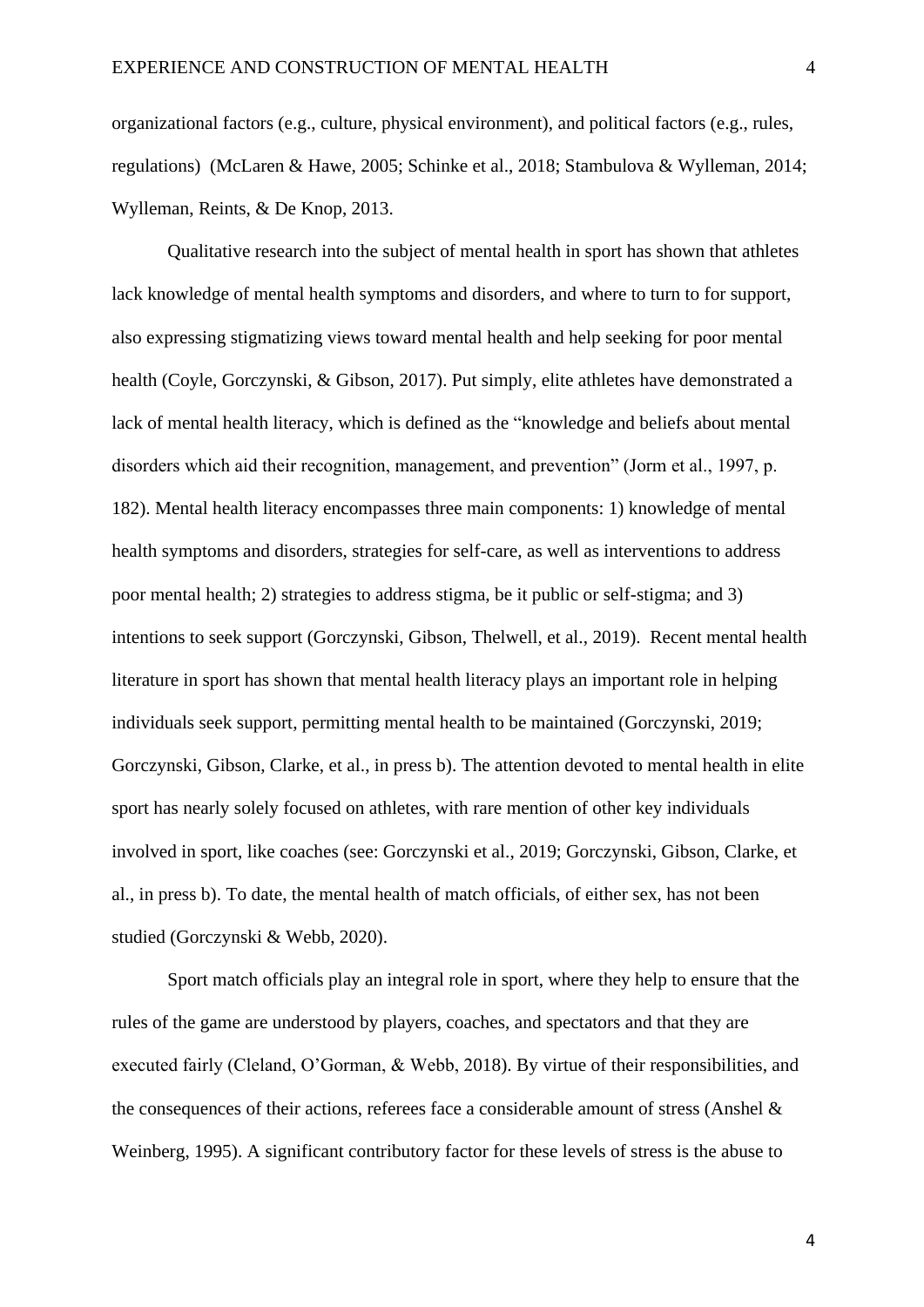which match officials are subjected to across the world, which can be a result of player, coach or spectator frustration (Warner, Tingle, & Kellett, 2013; Webb, 2020a). Although abuse is a cause of stress, there can also be a variety of other causes, often dependent on the level of sport at which a match official is operating. Referees officiating in the top leagues in professional football have different pressures to those who work in mass participation or grassroots football (Webb, Rayner, Cleland et al., in press), such as the pressure created by mass media coverage and television exposure and the consequences of the decisions made by the official during a match (Webb, 2018).

These pressures appear in other sports, with match officials in sports such as cricket, rugby union, and rugby league in England, also routinely subjected to abuse (Webb, Rayner, & Thelwell, 2018; Webb, Rayner, & Thelwell, 2019). Outside England, other sports have also exhibited issues related to the abuse of their match officials. Sports such as ice hockey (Dorsch & Paskevich, 2007), rugby union (Jacobs, Tingle, Oja, et al., 2020), and basketball (Schaeperkoetter, 2017) demonstrate wider and ingrained issues related to abuse, irrespective of the country or sport in question, with match officials across sports exposed to both verbal and physical abuse (Webb et al., in press; Webb et al., 2019).

Research concerning football referees has determined that abuse is widespread and crosses country borders (Cleland et al., 2018; Giel & Breuer, 2020; Webb, Cleland, & O'Gorman, 2017; Webb, Dicks, Thelwell, et al., 2020), as well as genders (Min-Chul & Eunah, 2016; Nordstrom, Warner, & Barnes, 2016). Referees in both elite and grassroots football can be subjected to abuse, although it is the manifestation of this abuse that differs. In elite football, referees are verbally abused, although rarely does this verbal abuse become physical abuse (Webb et al., 2020). At grassroots level football, there is the potential for verbal abuse to escalate into physical abuse, where referees often operate in isolation and often leave the playing area alongside players, coaches and spectators (Webb et al., in press).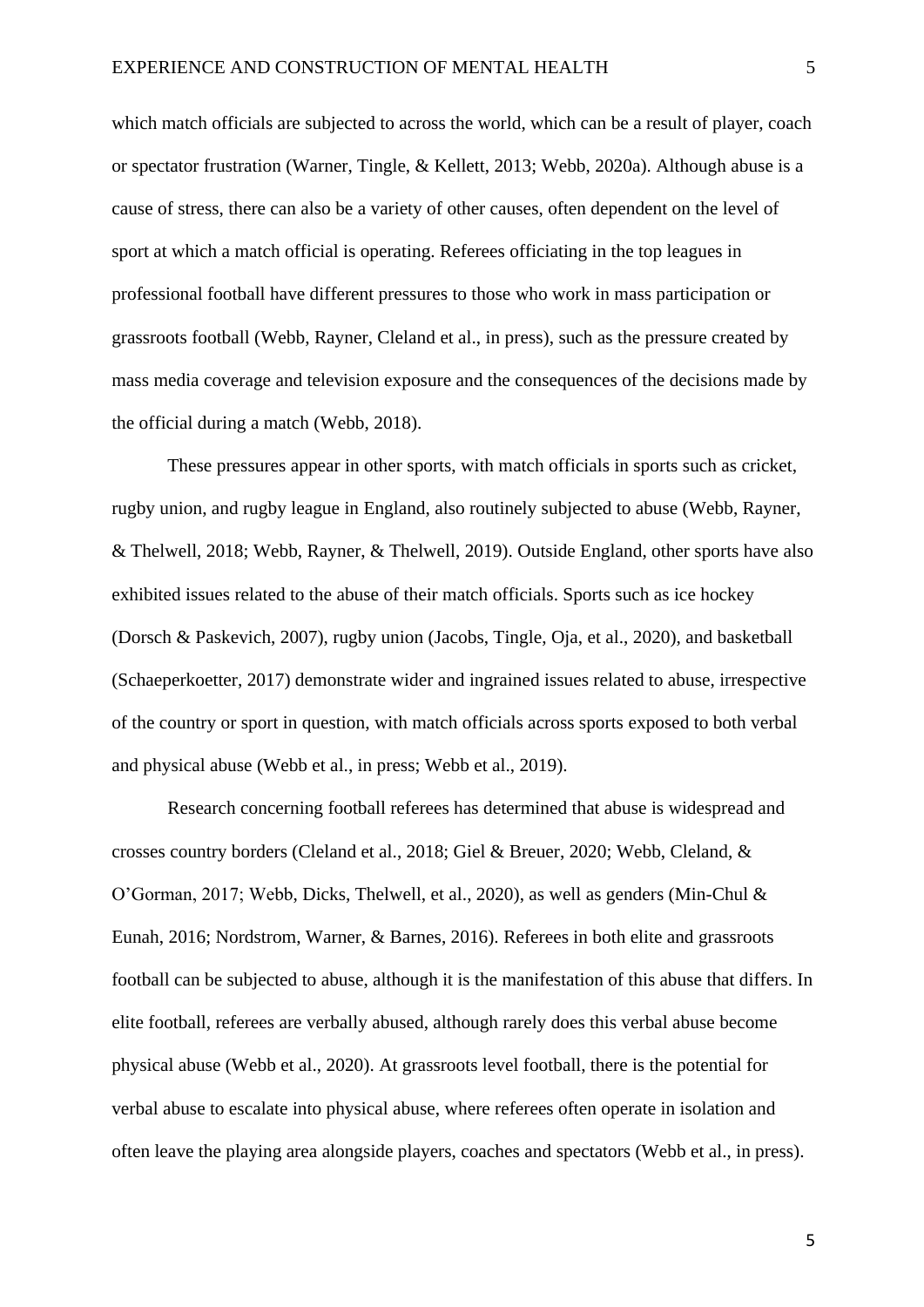Regardless of the level of play, be it at the elite or grassroots level, abuse has an effect on referee recruitment and retention (Webb et al., 2019; Webb et al., 2020), and has an impact on their mental health. Abuse is not the only factor that can negatively impact a referee, but other factors, closely tied to how abuse is treated, such as a reduced support systems or a lack of effective league governance can also play a role in having an impact on mental health (Kellett & Shilbury, 2007). Nevertheless, any lack of support, poor governance, or incidents of abuse to which a referee is exposed, have the potential to negatively affect their mental health.

Research into the mental health of football referees is scarce (Webb, 2020b). That which has been conducted has shown high rates of poor mental health, such as symptoms of major depressive disorder and generalized anxiety disorder (El Bakry, 2013; Gouttebarge, Johnson, Rochcongar, et al., 2017). Research to date has examined the subject from a quantitative epidemiological perspective, developing an understanding only on the prevalence of certain symptoms of mental disorders in male football referees. To date, no research has examined the mental health of female referees (Gorczynski & Webb, 2020; Webb, 2020b), despite the rapid growth of the female game in England and other countries around the world and the accompanied growth in number of female players and referees (Clarkson, Culvin, Pope, et al., 2020). Given their absence from research, female referees and their lived experiences of mental health have been largely rendered invisible. A lack of research has produced not only a knowledge deficit about the mental health of this population, but also prevented the ability to construct any evidence based interventions to address poor mental health (Gorczynski & Webb, 2020). As such, the purpose of the present qualitative study was to examine mental health as experienced and understood by female football match officials. Therefore, in order to better understand this under researched subject area, the nature of this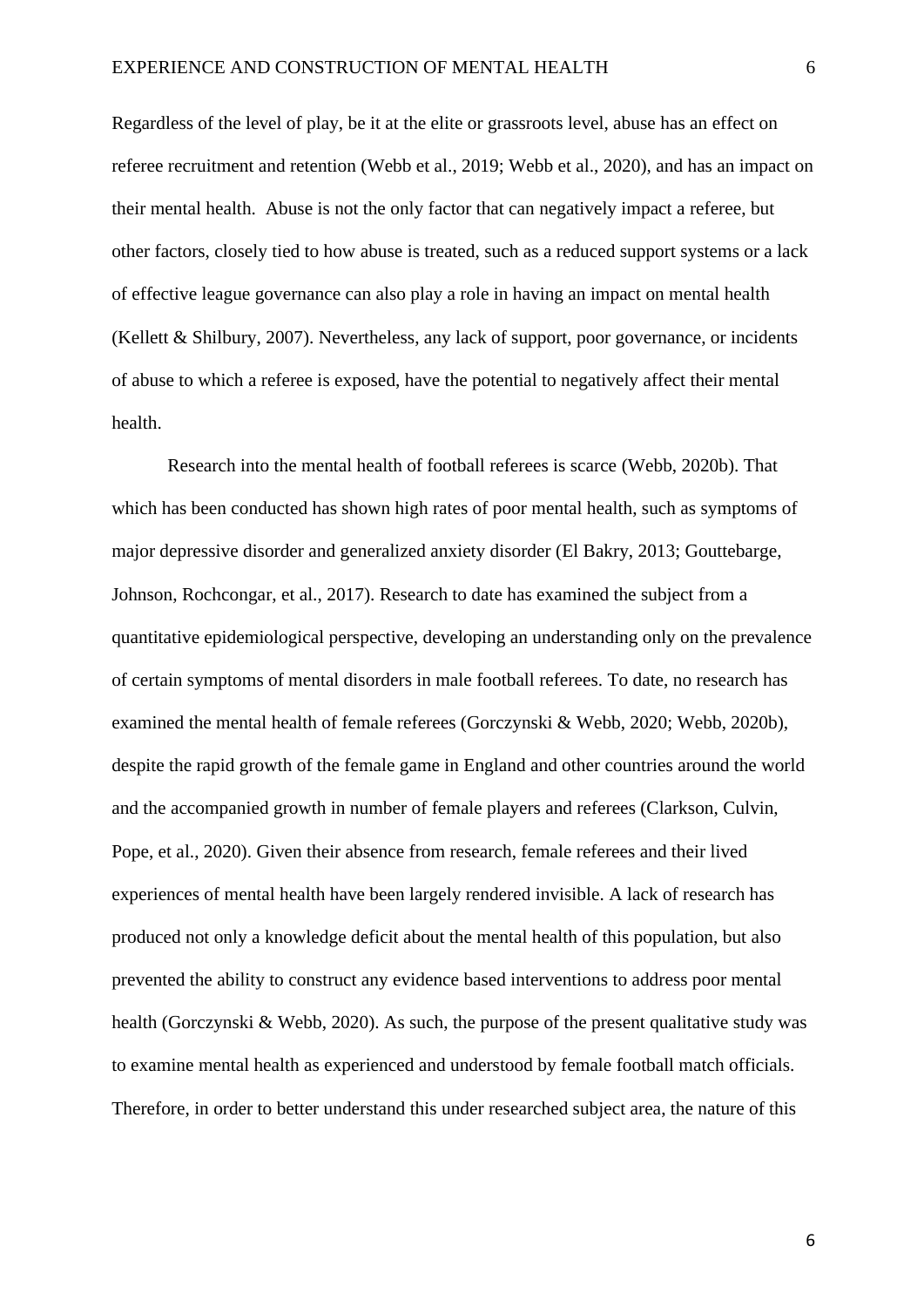novel research was explorative, addressing three primary research questions which were central to the project:

- 1. What have been the experiences of mental health in football of female referees since they qualified?
- 2. To what extent do female referees understand mental health?
- 3. What affect does performance and the operational environment have upon female referee mental health?

#### **Methodology**

The research methods and methodology employed was based on the work of Coyle and colleagues (2017), as used in their exploration of the mental health of elite divers. The research was rooted in interpretivist philosophical assumptions, where reality was considered ever changing and dependent on the multiple meanings attributed to different experiences in life (i.e., ontological relativism) and where knowledge was constructed and based on various interpretations individuals had (i.e., epistemological constructivism). This study sought to better understand how female referees conceptualized and experienced mental health from a personal point of view, where such a point of view may be influenced by others who share similar cultural practices and engage in similar institutions (Hacking, 1999). The outcomes aimed to help illustrate how mental health was experienced, how it was defined, and what about it was considered meaningful.

#### **Data collection**

Following ethical clearance from the University Research Ethics Committee, the research team contacted potential participants for this study. Individuals who identified as female and worked as referees within the English football system at varying levels were invited to take part in the study. Potential participants were identified and contacted by either a gatekeeper known through personal contact at regional governing bodies, via e-mail, or in-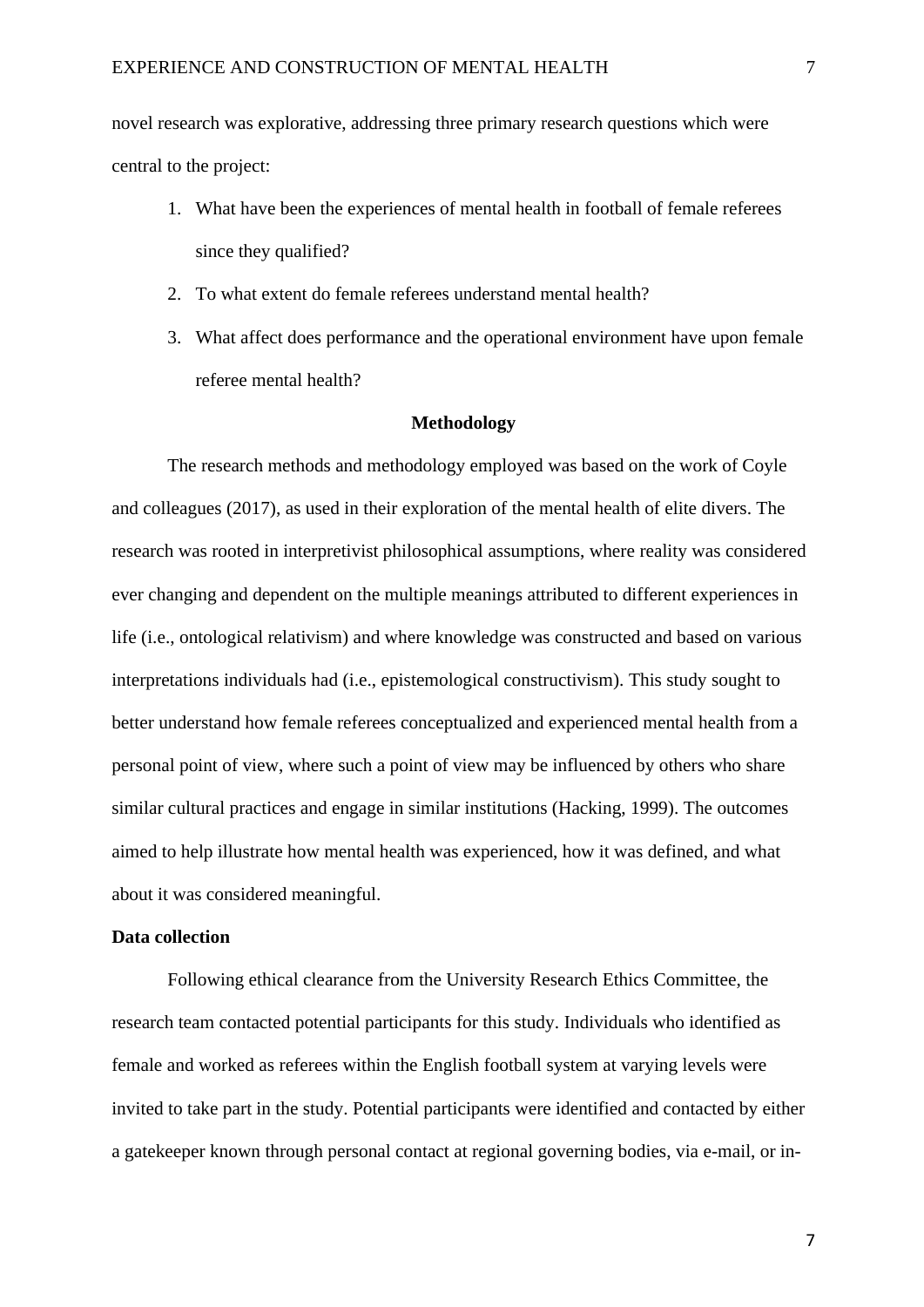person to inform them about the nature of the study and then to invite them to participate in an interview. For referees willing to participate, a mutually convenient time was arranged for a telephone interview to take place between the interviewer and participant, with all telephone interviews conducted by the first author, who was male.

Telephone interviews were utilized due to the participants' multiple geographic locations and to permit flexibility in interview scheduling given the participants' busy schedules (Holt, 2010; Sparkes & Smith, 2014). However, it is recognized that when conducting interviews over the telephone, some intricacies associated with physical interaction can be lost (Sparkes & Smith, 2014), meaning that strategies to ensure that participants were accurately heard and their points considered, were important. In order to address this, the interviewer ensured that rapport was established with the participants, such as providing participants with an overview of the research project, the interviewer's experiences and an opportunity to ask any questions about the project and the interview process (DiCicco-Bloom & Crabtree, 2006). Before the interview commenced, the respondents were reminded of their ethical rights, such as maintaining their confidentiality and their right to withdraw from the interview at any point (Bowen, 2008).

In total, 12 female referees participated in the study, who had varying levels of refereeing experience. The participants officiated in the highest league (FA Women's Super League) down to local level youth and adult football. The participants ranged from level 3 to level 7 in the English officiating pathway (see Table 1 for full referee promotion pathway in England), with relevant participant demographic information presented in Table 2. No incentives or payments were provided to the participants. All individuals provided verbal informed consent before their semi-structured interviews. Interviews were conducted over the telephone in 2019 by one interviewer (the lead author), ranging from 45 minutes to 1 hour 16 minutes, with an average time of 56 minutes. The interviewer followed a semi-structured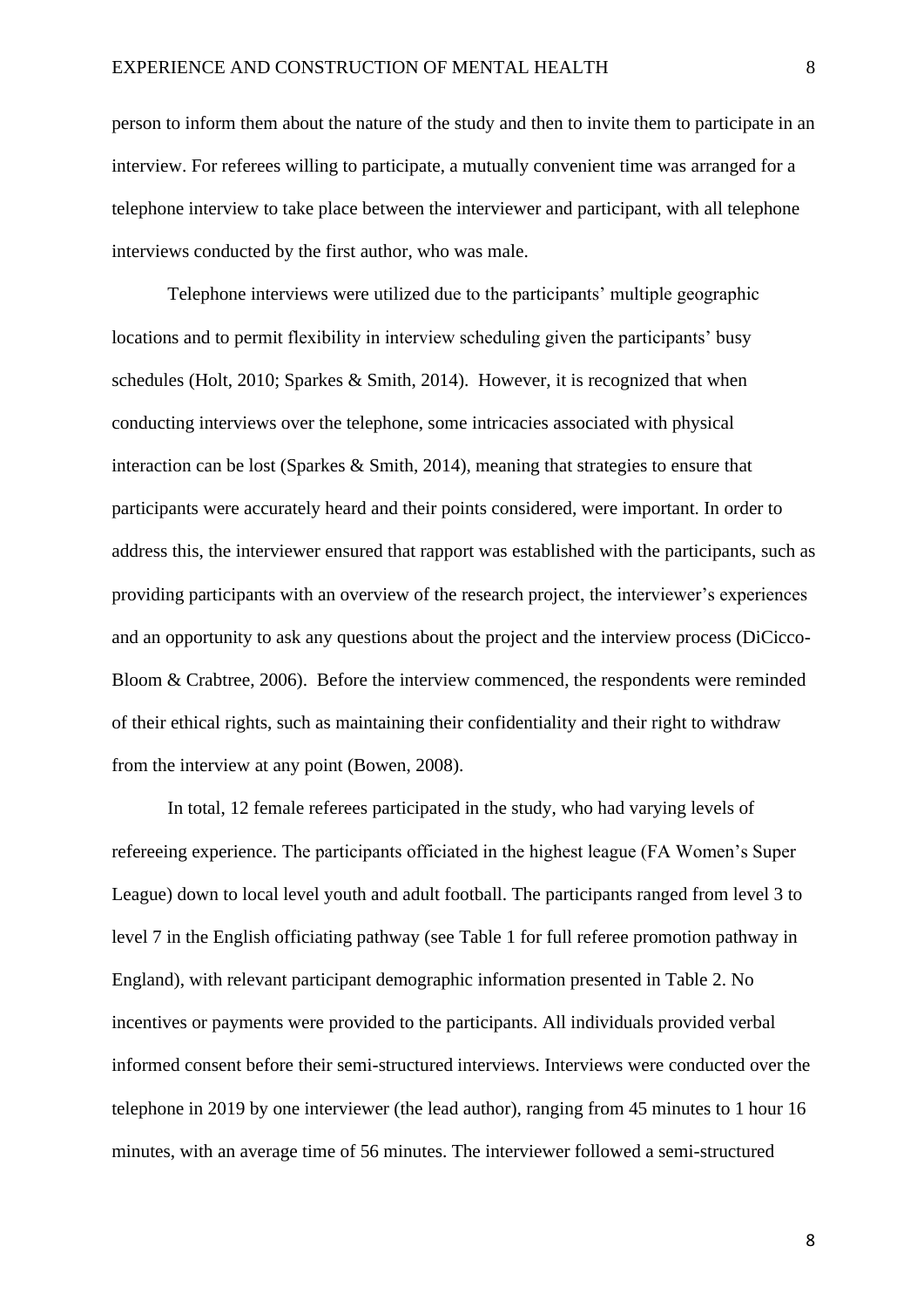interview guide that listed relevant topics and prompts pertaining to the purpose of the study. The interview guide for the current study was based on previous research in mental health literacy in elite sport (Coyle, et al., 2017; Reardon et al., 2019).

## Table 1

|  | Refereeing Levels in England |  |  |
|--|------------------------------|--|--|
|  |                              |  |  |

| Referee Level             | Title of Level                      | Example League/competition                |
|---------------------------|-------------------------------------|-------------------------------------------|
| <b>International List</b> | <b>FIFA List</b>                    | <b>International Fixtures/Tournaments</b> |
| $\mathbf{1}$              | <b>National List</b>                | Premier League and Football League        |
| 2a                        | Panel Select List                   | <b>Conference Premier</b>                 |
| 2 <sub>b</sub>            | Panel List                          | <b>Conference North and South</b>         |
| 3                         | <b>Contributory League</b>          | <b>Contributory Leagues</b>               |
| 4                         | <b>Supply League</b>                | <b>Supply Leagues</b>                     |
| 5                         | Senior County                       | <b>County Leagues</b>                     |
| 6                         | County                              | <b>County Leagues</b>                     |
| 7                         | Junior                              | <b>Amateur Leagues</b>                    |
| Y                         | Youth (14 or 15 years of age) $N/A$ |                                           |
| $\mathbf T$               | Trainee                             | $\rm N/A$                                 |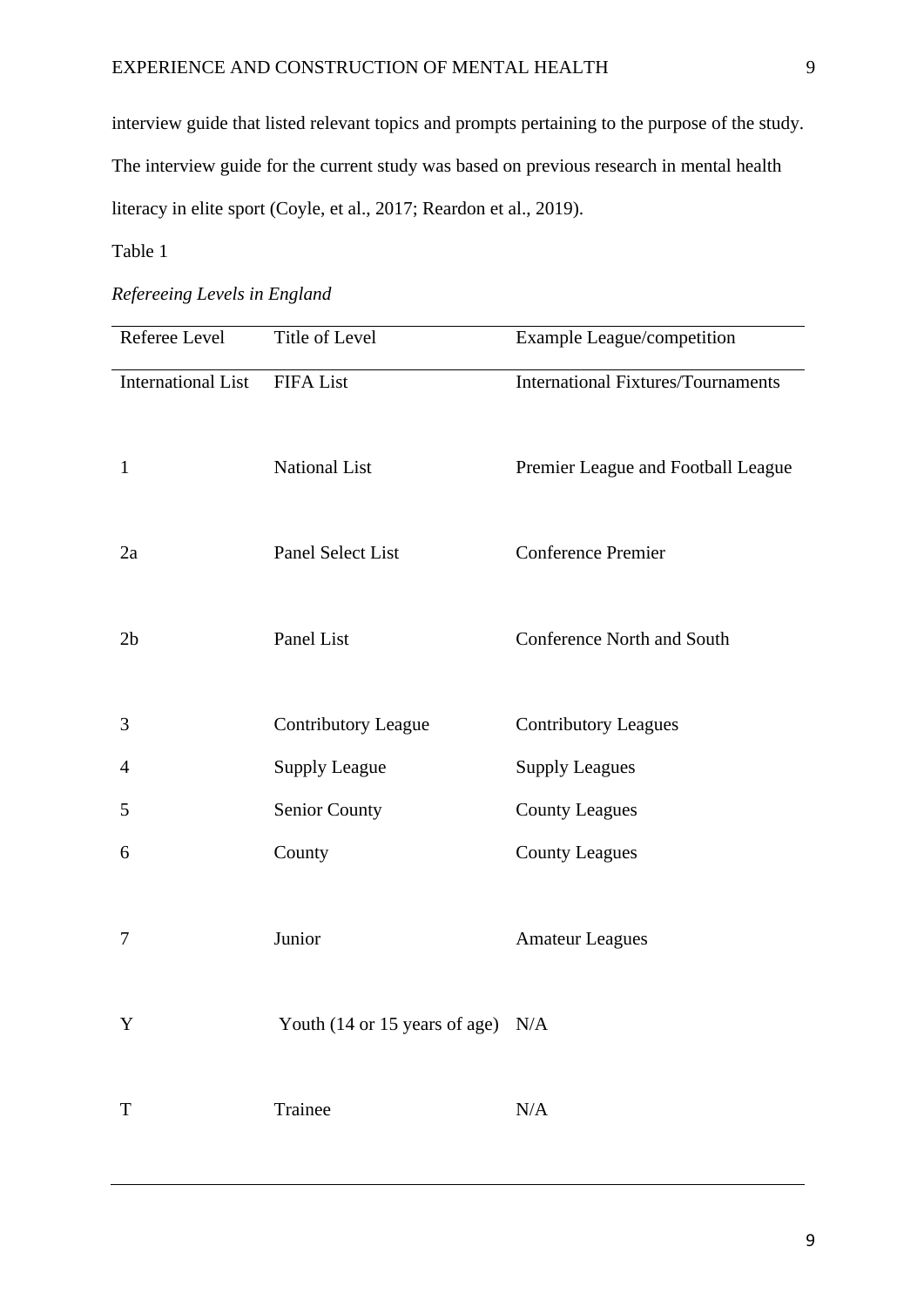D Developer (Workforce: Tutor, N/A Observer, Mentor, Coach)

During each interview, participants were asked to discuss topics concerning: (a) demographic information, including their own mental health, working life as a referee within the English Football Association, and their background and training in football; (b) their knowledge of mental health symptoms and disorders, knowledge of threats to mental health and how and where any knowledge was developed, perception of stigma related to mental disorders, and support networks; and (c) any ways in which poor mental health had affected them and how they maintained their mental health, as well as any barriers to help they may have encountered. All interviews were audio recorded and subsequently transcribed verbatim. Table 2

| Pseudonym | Time Refereeing | Referee Level | Background Information on Referee<br>Involvement                                                                                                                                                     |
|-----------|-----------------|---------------|------------------------------------------------------------------------------------------------------------------------------------------------------------------------------------------------------|
| Sarah     | 3 years         | Level 6       | Family all involved in football. Dad<br>was a referee. Played football for a<br>girls' team and wanted to referee.<br>Referees male and female football.                                             |
| Laura     | 6 years         | Level 5       | Family involved in football and has<br>been refereeing since the age of 9<br>years. Referees male and female<br>football.                                                                            |
| Ellie     | 9 years         | Level 5       | Started refereeing for a bet after<br>watching Match of the Day and<br>disagreeing with a decision. Did not<br>plan to referee for so long. Usually<br>referees male rather than female<br>football. |
| Sharon    | 7 years         | Level 4       | Started refereeing as part of a Duke<br>of Edinburgh award and was the<br>only girl on the course. Enjoyed it<br>and progressed quite quickly.<br>Predominantly referees female<br>football.         |
| Jasmine   | 2 years         | Level 7       | Encouraged by dad's friend who is a<br>referee. Started as assistant referee                                                                                                                         |

*Demographic and Background Details of Referee Participants*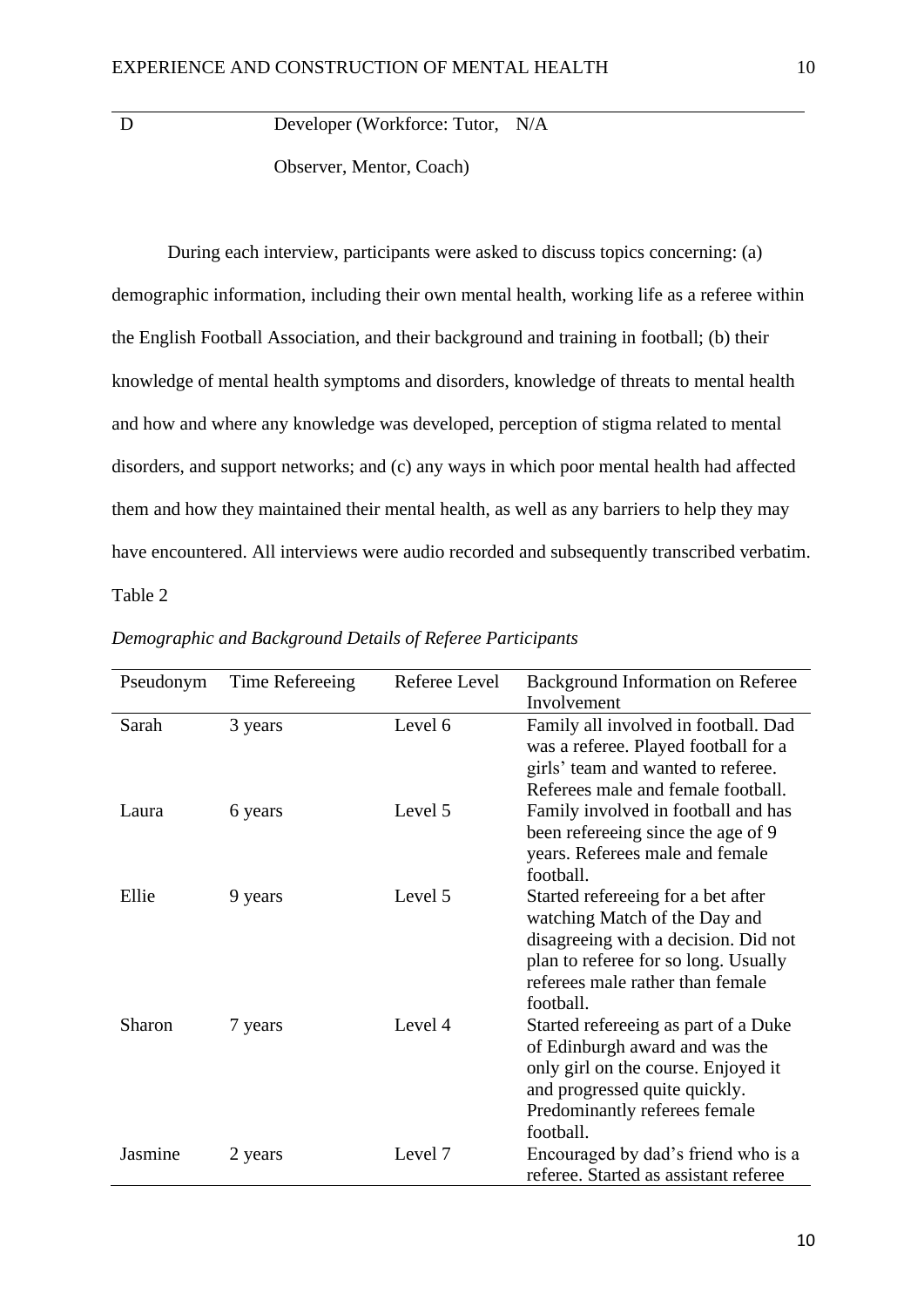| Lois     | 14 years | Level 3 | with him initially. Never played<br>football and wanted to be involved<br>in matches. Referees youth football.<br>Got into refereeing by accident. Saw<br>it as a way of spending time with<br>dad and brother, and did not like<br>getting left at home when the two of<br>them went to football. |
|----------|----------|---------|----------------------------------------------------------------------------------------------------------------------------------------------------------------------------------------------------------------------------------------------------------------------------------------------------|
| Katie    | 1 year   | Level 8 | Predominantly referees female<br>football now.<br>Has been involved in junior football<br>as a manger and a coach and<br>undertaken informal refereeing<br>because of managing and coaching a<br>team. Mostly referees female                                                                      |
| Imogen   | 6 years  | Level 7 | football.<br>Started refereeing when her son<br>started playing and none of the dads<br>wanted to referee. Only referees                                                                                                                                                                           |
| Gemma    | 1 year   | Level 7 | youth football.<br>Played football since childhood. Ex-<br>partner was a referee. Spent time<br>going to games and watching him,<br>who gave her an insight into what<br>refereeing was like. Referees male                                                                                        |
| Jenny    | 8 years  | Level 4 | and female football.<br>Started refereeing at 14 years<br>because she needed some money.<br>Referring allowed her to get money<br>and play football. Mostly referees<br>male football, but some female<br>football, too.                                                                           |
| Fiona    | 2 years  | Level 7 | Played football and there were no<br>teams in the local area. Saw an<br>advert from the County FA on social<br>media advertising referee courses.                                                                                                                                                  |
| Caroline | 5 years  | Level 3 | Mainly referees youth football.<br>Had bad injuries whilst playing.<br>Went into coaching but did not like<br>it. Met somebody at the hospital<br>whilst injured who was a referee and<br>he encouraged her to referee. Now<br>mostly referees female football.                                    |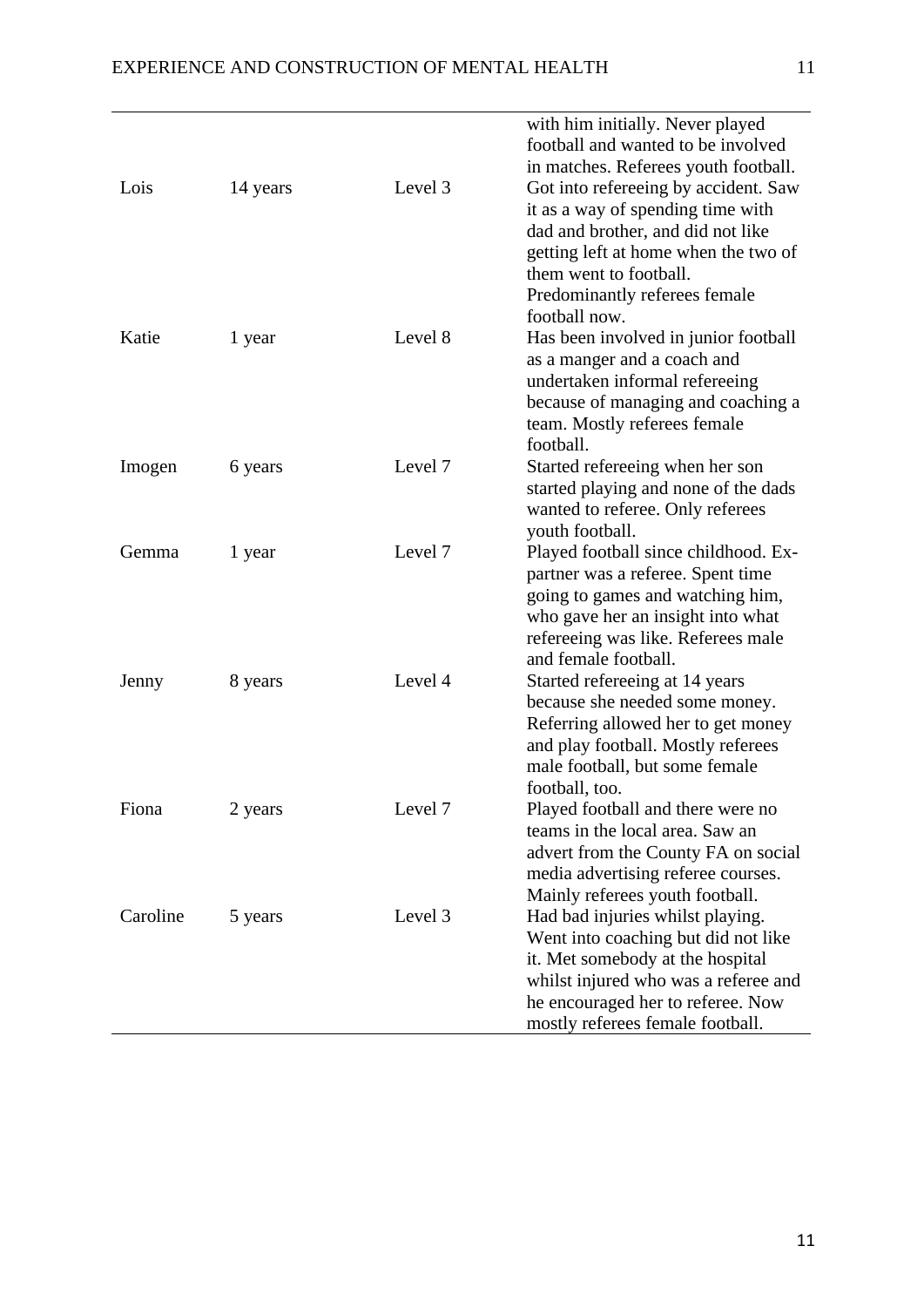#### **Data Analysis and Trustworthiness**

Following the interviews and the transcription process, in order to ensure confidentiality, each participant was allocated a pseudonym. Specifically, the primary questions pertaining to mental health literacy acted as main themes, with quotations, that addressed the main themes, acting as initial codes. Where necessary, similar initial codes were grouped to form subthemes. A reflexive approach was used with the transcripts to ensure a consistent coding process where all codes, and their interconnectedness, were identified appropriately. Lastly, a thematic map was created to illustrate all themes and subthemes and their interconnectedness (Braun, Clarke, & Weate, 2016).

A deductive approach to gain an understanding of the lived experiences of female football referees was adopted (Braun & Clark, 2006). The approach allowed for an exploration of mental health literacy, especially how female football referees understood various mental health symptoms and disorders, their perspectives on public and self-stigma, and whether they had intentions of seeking support. A rigorous deductive qualitative methodology and analysis was used to address the exploratory purpose of the study (Gilgun, 2019), as it permitted the examination of the perspectives of the participants in their natural settings and to interpret phenomena through the meaning they attributed to them (Denzin & Lincoln, 2011).

As outlined by Lincoln & Guba (1985), several strategies were used to ensure this study was conducted in a rigorous and trustworthy manner. Credibility of data capture was ensured by confirming responses with participants. Participants had responses read back to them throughout the interviews. Confirmability was established through the help of the other members of the research team, where all members participated actively in the analysis and coding process (Braun et al., 2016). Specifically, all members participated in debriefing sessions to ensure all major themes and sub-themes were identified. To ensure dependability,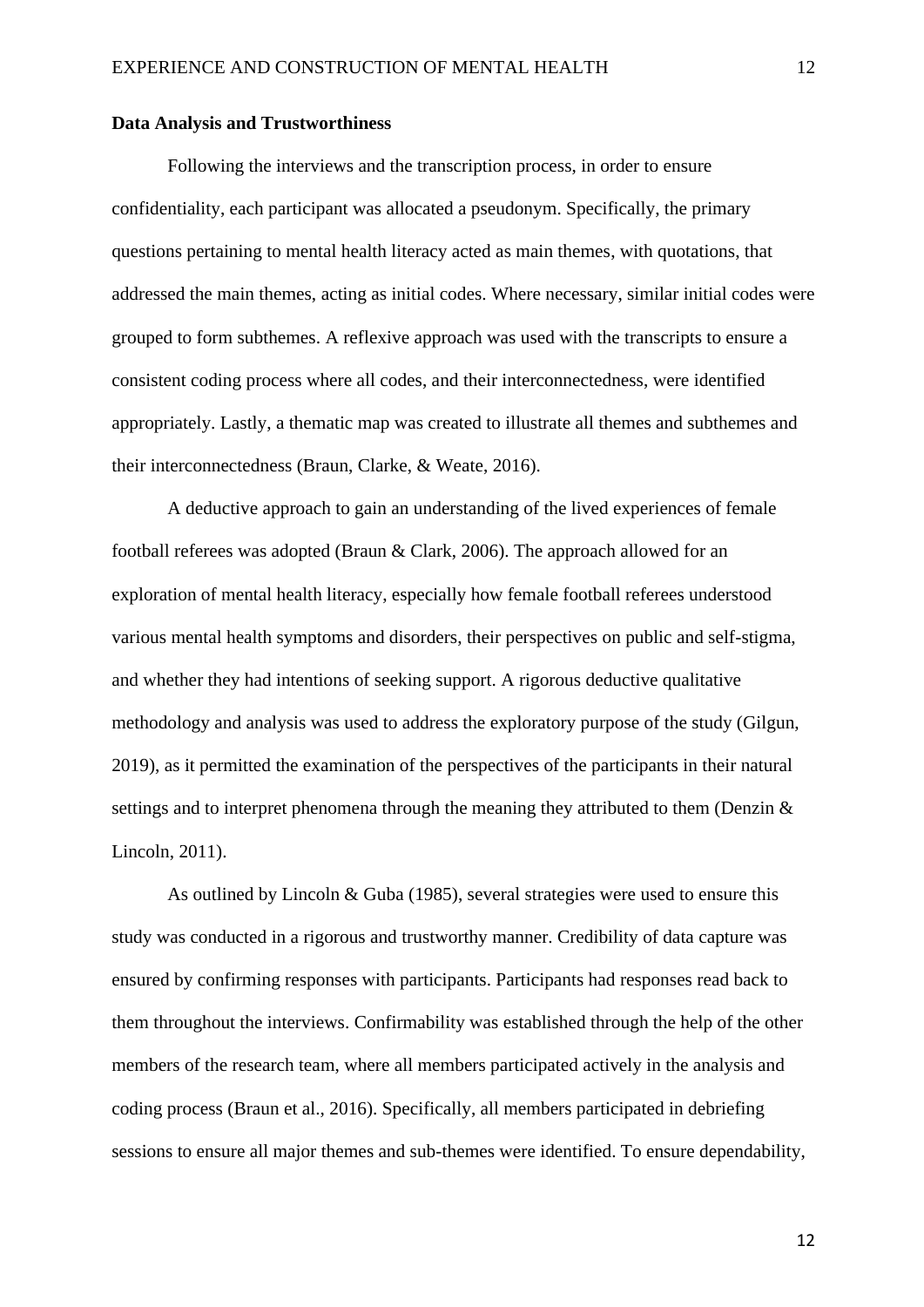the study followed a written protocol that guided data collection and analysis. Themes were reviewed against the coded data and the entire dataset and revised to ensure that the data were correctly characterized. At this point in the analysis process, two colleagues independently reviewed the identified themes to check whether they were consistent with the data set. Following these discussions, the themes were finalized, and their names altered to more accurately reflect the content of the theme. Lastly, methods and results pertaining to this study were presented in a detailed manner to allow transferability (Braun et al., 2016).

#### **Results**

Thematic analysis provided four overarching higher order themes: Male and female football environments; Abuse, sexism and homophobia in football; Formal and informal support networks; and mental health knowledge and experience: Accessing services. The key features of each of the themes are demonstrated below, with illustrative quotations provided from participants. Table 2 provides demographic information for the referees in order to provide further contextualisation and detail to the accompanying quotations for each match official.

#### **Male and Female Football Environments**

The match officials all highlighted particular issues in terms of operating as a female match official. From barriers to progression, comments about female match officials in football, to difficulties in the operational environment, the female match official respondents identified concerns regarding their treatment compared to male match officials. Katie believed that there are too many older male match officials that are making matters more difficult for female match officials, potentially impacting negatively on their mental health, "one thing I've noticed is that it tends to be a bit of an old boy's network…the women's and girl's game seems to be a retiring ground for referees who are physically not able to keep up with the men's game". This perception of the female game being less demanding than the male game,

13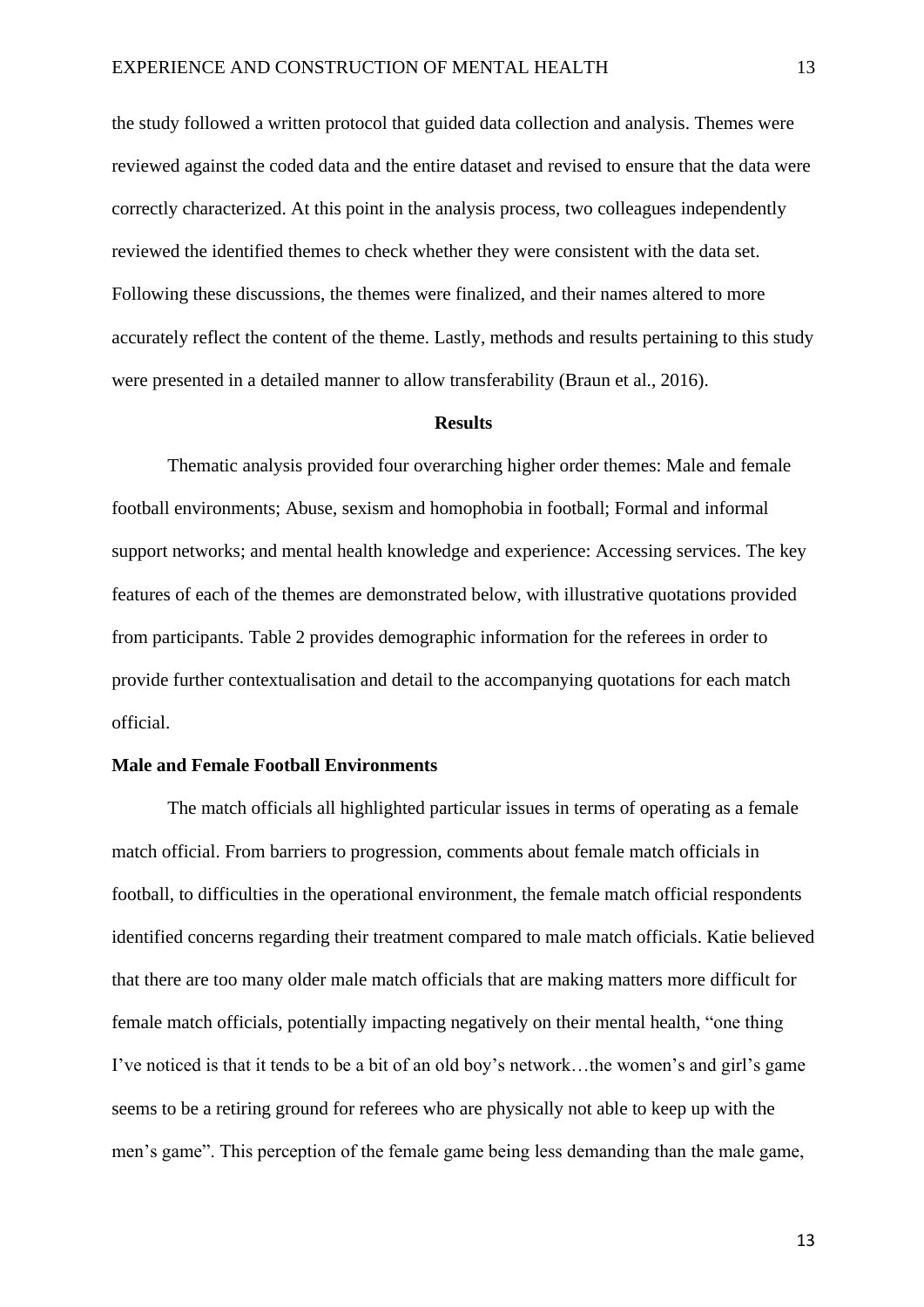and the fact that Katie identified that male referees move towards the female game when they are less physically able, also potentially blocks development pathways for female match officials who want to progress in the female game.

The differences between the male and female games also extend to the progression of female match officials within what female match officials still recognize as a more male orientated sport. These barriers for female match officials included development opportunities, with Caroline stating that female match officials have to work harder than male match officials in order to progress when they officiate matches, just to gain the favour of the players, coaches and spectators, "there are barriers for female referees. Even when we're refereeing we're a minority and we're having to deal with 10 times more things than male referees…" The concerns raised by Caroline place undue stress on female referees, and this pressure and the fact that female referees view themselves as a 'minority' will also have mental health implications. Issues with progression, development and performance when compared to male match officials, mean that it is more difficult for female match officials to progress.

There are some unique challenges for female match officials, including their development and progression and the fact that they view themselves as a 'minority' group within football. All of these concerns point towards an operational environment which is more negative than positive, with the potential to impact upon the mental health of these female referees. In terms of this negative environment, comments and actions from players, club officials and other stakeholders can also have a negative impact on the mental health of female referees, and

#### **Abuse, Sexism and Homophobia in Football**

The abuse towards female match officials can be detrimental to their mental health. Comments related to the competence of female match officials, because of their sex were widespread within our sample, with almost all of the respondents identifying specific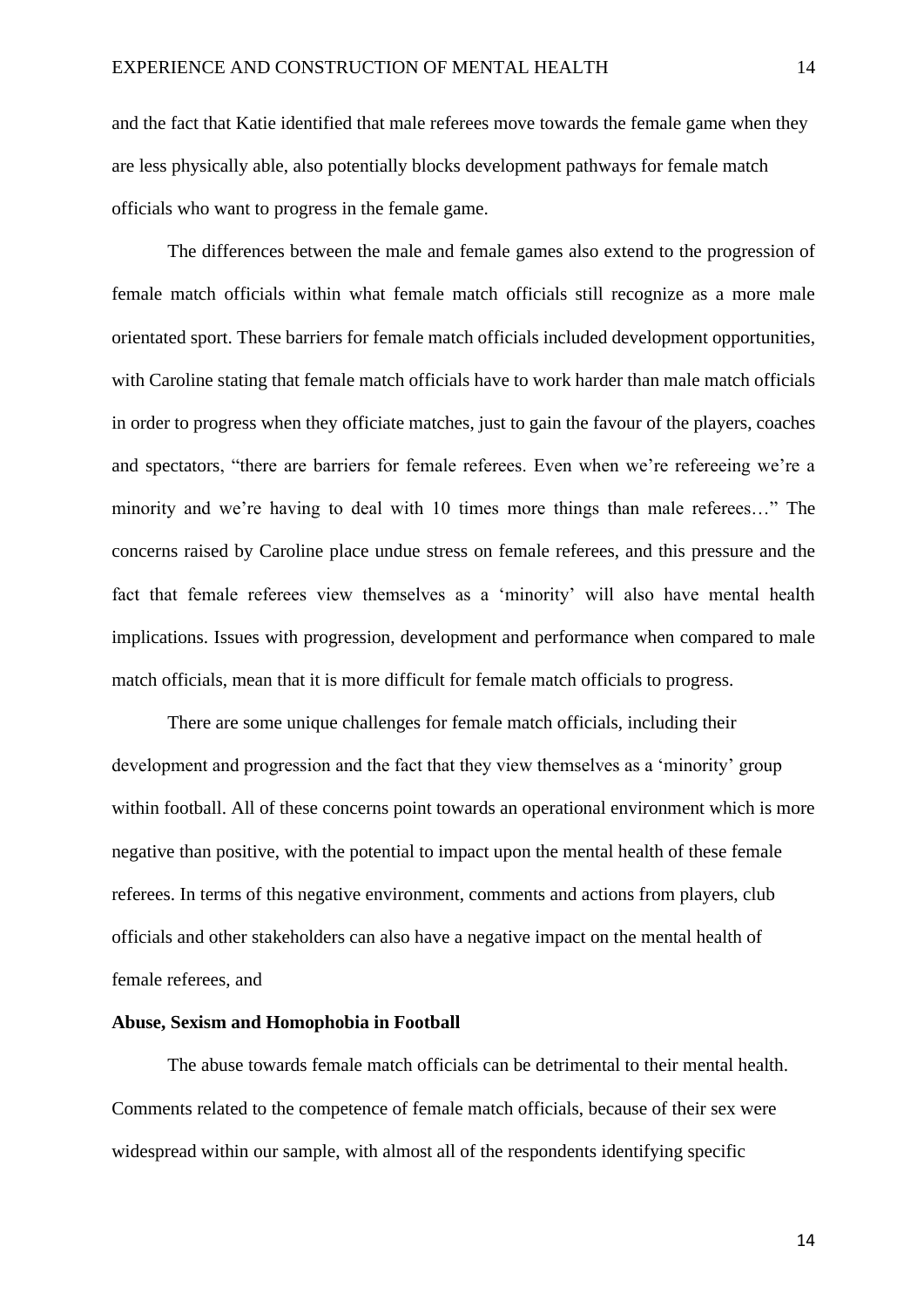incidents and comments to which they have been subjected. For example, Ellie recounted a difficult incident that she had in the 2018-2019 season with a male player:

> I had one major incident this year with a male player that laid into me for being a female in a man's game…it went to a disciplinary hearing and all the rest of it and the FA have dealt with it, but it did put me off. It was the first time in a long time I actually said to my husband, 'I ain't gonna do this no more, it's not worth it'…

Caroline elaborated upon some of the comments and abuse to which she has been subjected as a female match official and how these comments affected her mental health: "…comments to do with our gender and the way we look compared to our refereeing ability really isn't good for our mental health…I'm not very good at dealing with it".

Jenny agreed that for some female match officials the language that is used towards them could be detrimental to their mental health and dissuade them from continuing to officiate: "…sometimes the language people use towards you as a referee, that's kind of off putting… sometimes instead of just calling you 'ref' they call you 'darling' or 'sweetheart' and that could really annoy some referees and put them off". In addition to verbal comments, some of the actions towards female match officials can diminish their feelings of value and self-esteem within the game. Sharon recounted specific experiences that have undermined her authority even before the match has started:

> …when I've turned up to a match before, twice this has happened, and I've been like 'oh I'm the official here' and they've sent me to the kitchen at the changing rooms. They say, 'you must be like staff', and I'm like, 'no I'm actually the referee here' and they are like 'oh' and they take me away.

Moreover, Sharon narrated a further experience which involved homophobic abuse and sexual harassment during a men's fixture. This abuse was directed at Sharon from both players and spectators following a decision that she gave during the match, "I've had homophobic abuse towards me in a men's game…I gave a free kick and the other team started saying that I was shagging the other team and then in the next two minutes I was being called a lesbian from the stands "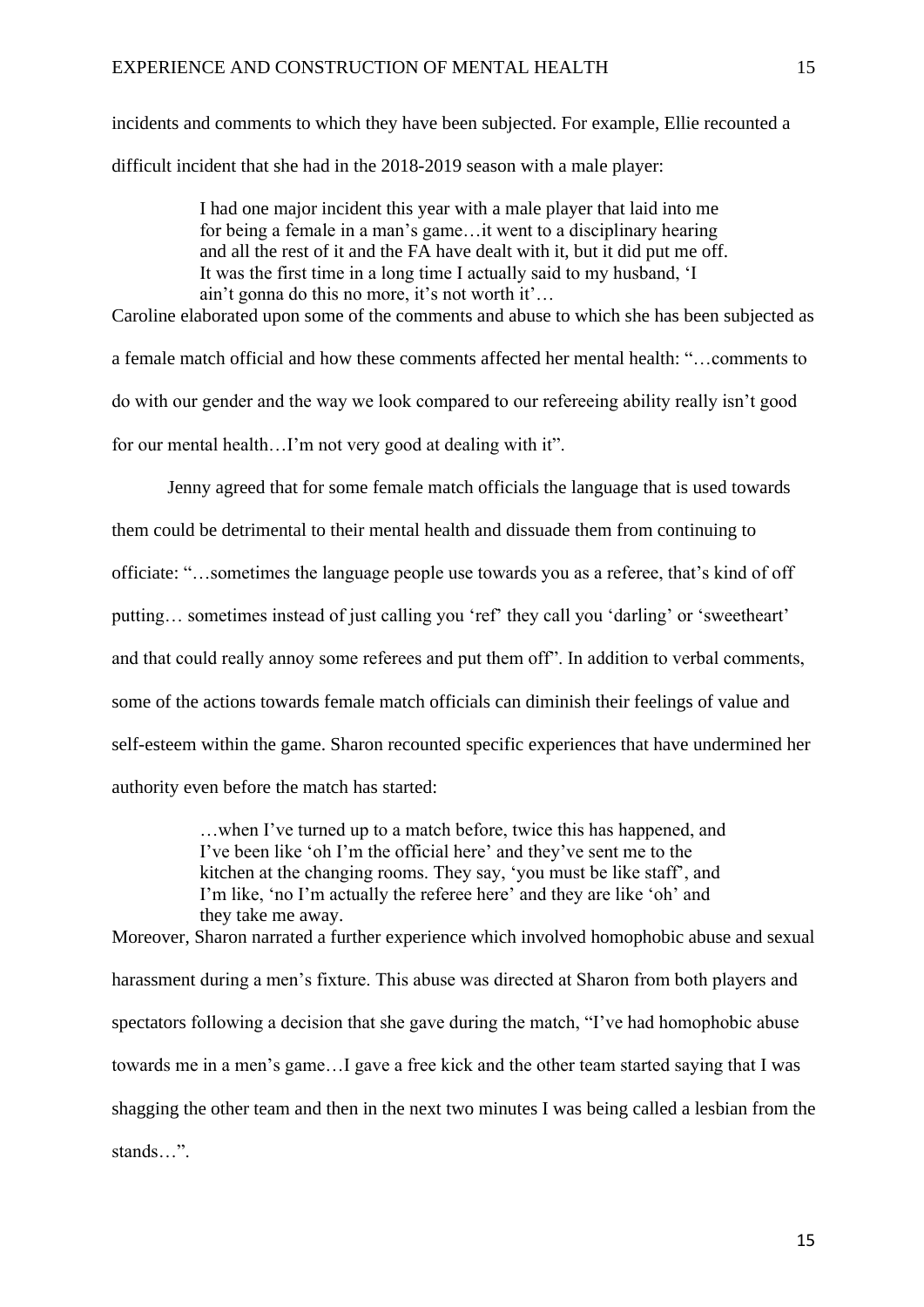The treatment of female match officials by other stakeholders within the game, such as players, coaches and spectators can also contribute toward negative experiences and reduced mental health. For example, Jenny recounts that she has consistently had individuals stating that she should not be a referee because she is female, and has been questioned on her achievements because of her gender, "I've always had people telling me I shouldn't be a referee just because I'm female… I would get appointments and they would be like, 'you're only getting that because you're female'. I don't know if that's a passing joke, but it gets to you". Respondents also reported comments from male players, made exclusively because they are a female match official, as something that they regularly have to contend with. Jenny explained that she had received unwanted attention from male players before and after matches, something she believed would not occur if she was a male match official, "sometimes before or after a game, when they know you're a referee they'll message you on social media trying to get you out for a drink or something…they definitely wouldn't do that if I was a male…"

Given the abuse, language and experiences to which female match officials can be subjected, the maintenance of good mental health becomes even more important. Moreover, the support networks that these referees can access also take on heightened importance, in order to retain any female match officials that have been recruited and to provide a supportive and facilitative environment that promotes good mental health.

#### **Formal and Informal Support Networks**

This operational environment is clearly challenging and as such formal and informal support networks take on increased importance. The variability of any support is a concern for female match officials, but it is the perceived isolation that female match officials experienced that was also something commented upon. Imogen, when discussing the support from the Referees Association, also identified the fact that officiating for females can be challenging,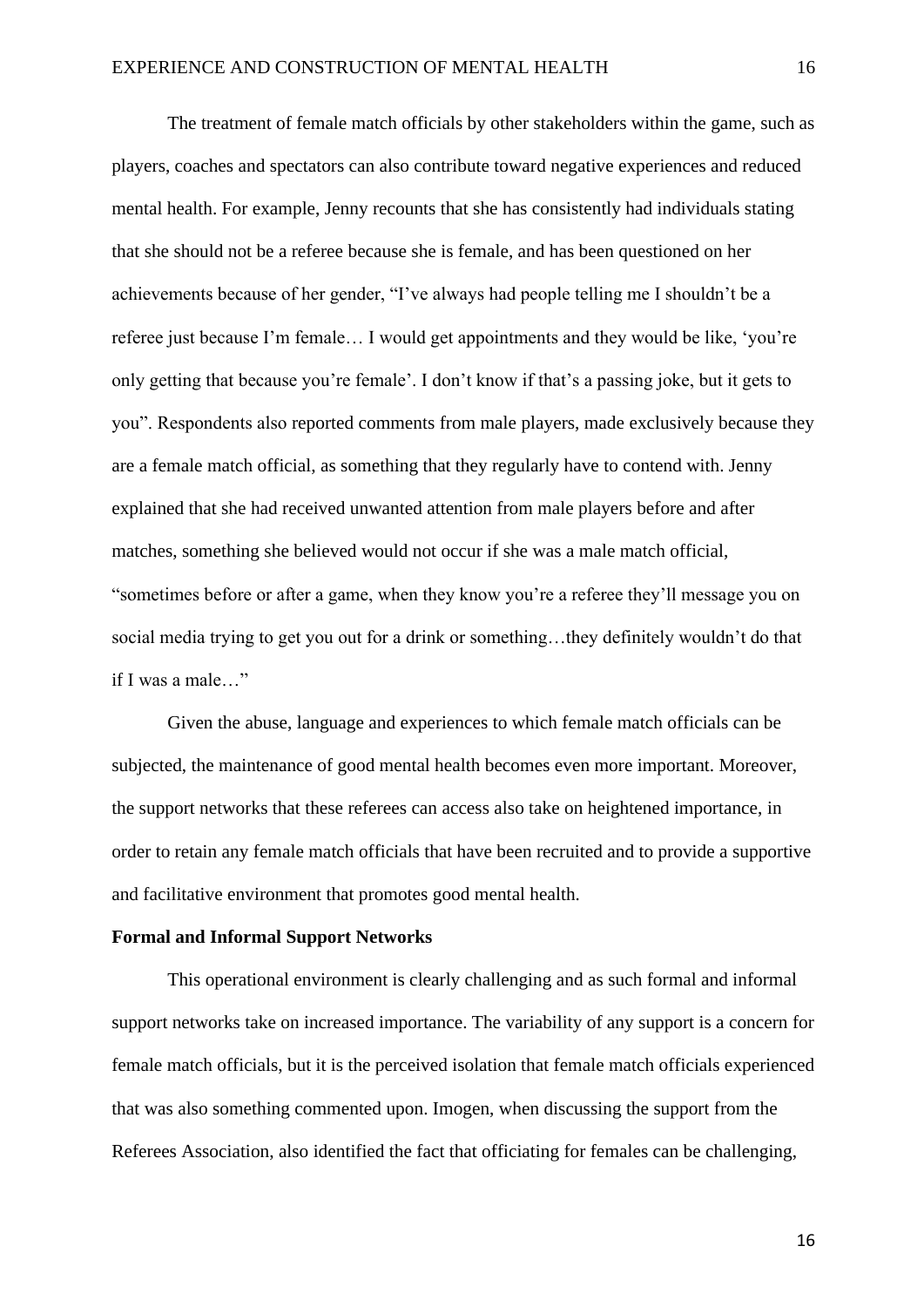particularly when abuse occurs, "they do training sessions and stuff [the Referees Association] …but it's a lonely occupation. You turn up somewhere, quite often it's a single football pitch, you're the only referee there, there is nobody else around …" The feeling of isolation is something which is echoed by Gemma, who also recognized that being a match official is very different from being involved in one of the teams that you are officiating, "it's a lonely place. When you're part of a team you've got a minimum of 15 people there with you that are on the same side as you. If you're going out to a game without assistants, then it's you on your own".

Reducing these feelings of isolation is important for female match official mental health. Any negative behaviour, including abusive language towards female match officials, means that maintaining good mental health becomes more difficult, but also that the support networks and effective management of performance gain more importance. These support networks can be formal and organized by the governing body (the FA or County FA or Referee Association) or they can be informal (organized by the match officials themselves), but in order to maintain good mental health, support for match officials is an important aspect of the environment. Both formal and informal support networks can assist with the promotion of good mental health for female match officials. The support from friends and family can be essential for match officials to make sense of their experiences and also to enable good mental health. However, not all female match officials have the support of family at home, and this means that they tend to obsess over their performance and the consequences of the decisions that they have made during a match. Sharon discussed how she reviews her matches and performances, "I think about the game for ages…it does take a while to forget because I'll go to my next game thinking, 'oh this is what happened last game'…if it's a serious incident then I probably won't forget it for a while".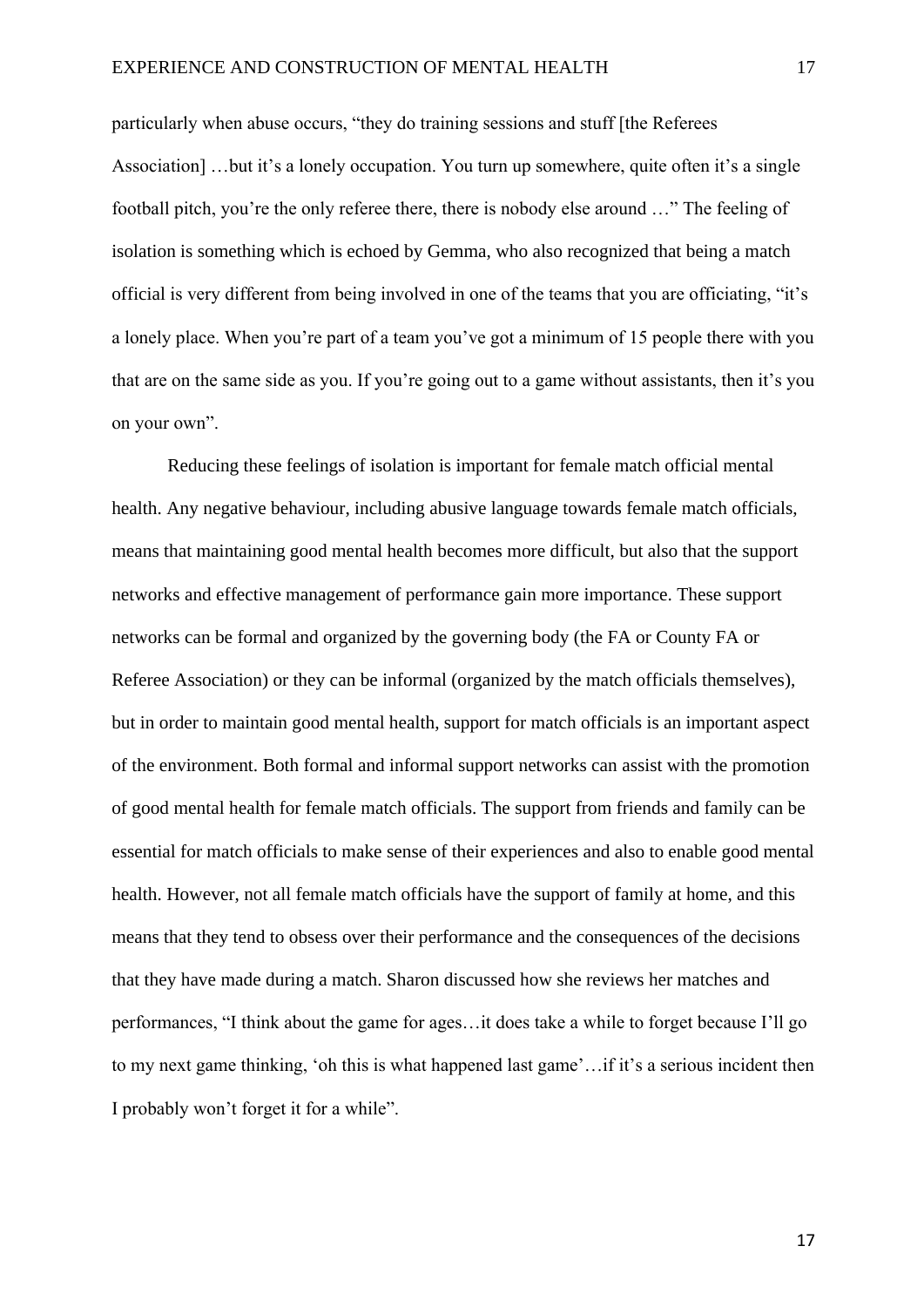This review and reflection of performances can be positive. However, it is also how well supported these match officials are that can impact upon their ability to deal with any negative incidents or issues that arise. Despite the requirement for effective support, Katie described having no member of the FA or County FA coming to watch her officiate in order to provide support and guidance, "I don't think anybody came to watch me referee, not formally… I've had informal feedback because I've sought it myself". Katie describes proactively seeking out support and feedback. Other female match officials also described that they sought out groups or even formed support groups for themselves, given the lack of attention from governing bodies. Caroline set up a network due to the lack of female support that she had available, although this was quite a recent development, "I've created a group chat and we've started to meet, but that's only at the end of this season… there was literally no support for us. There is a Referee Association, but maybe once or twice a year we'd have meetings".

Other female match officials have had a more positive experience when first qualifying in terms of the support available. Imogen explained that there were development groups and opportunities during the first two years after she qualified as a match official. This group provided additional information on managers within the league in which she operated and helped her to make sense of some issues and situations to which she had been exposed:

When I first qualified there was a development group which you belong to in the first two years and they have special meetings where you learn how to manage managers, and you could always ring the development guy and talk to them.…we've put together a girls group on WhatsApp for the County FA. On the WhatsApp group there are about 15 or 20 of us, I think. This ad-hoc informal support system has provided a group for female match officials in this

particular area of the country. However, the formalized support networks around female match officials, particularly important to protect and maintain good mental health, are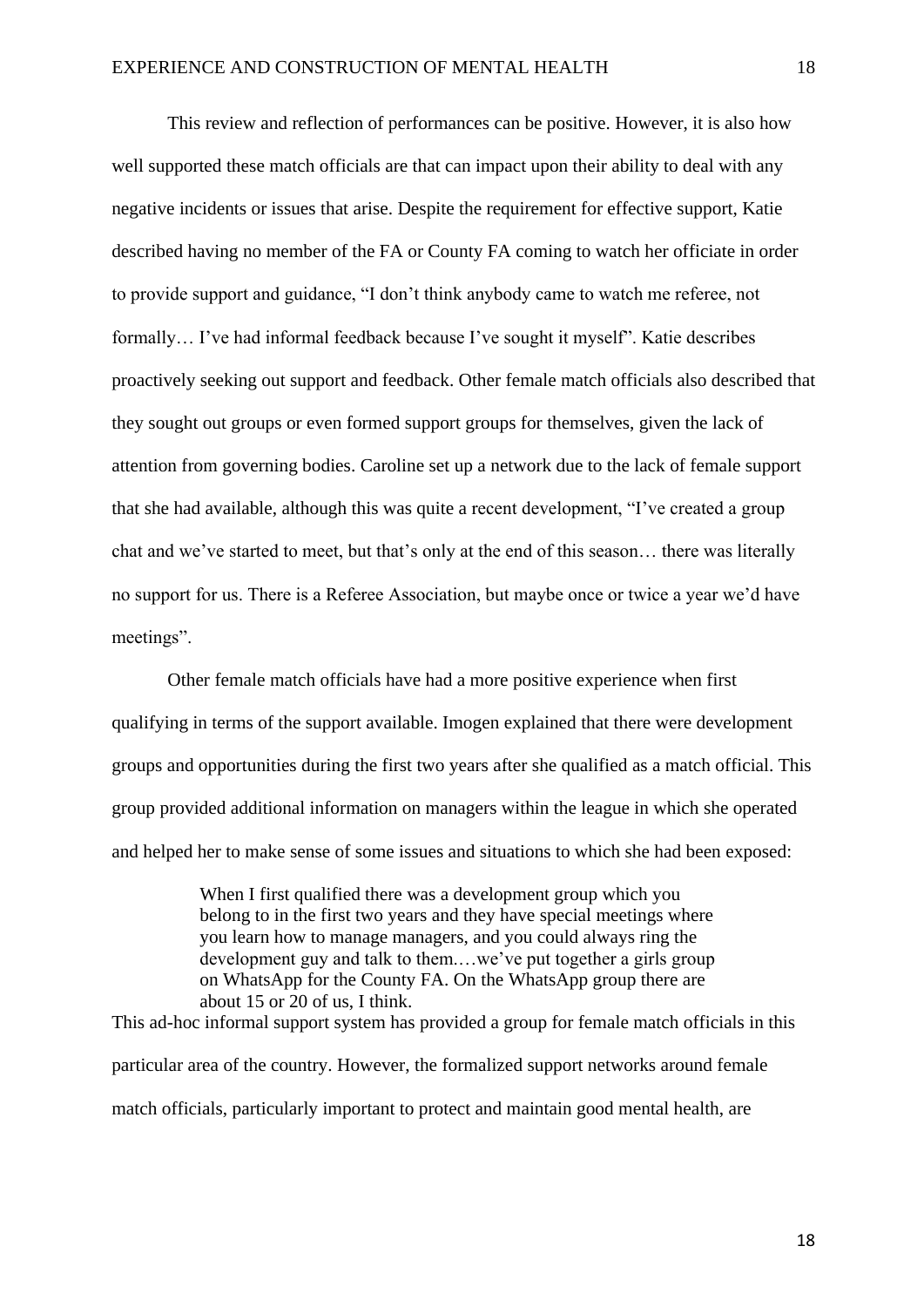evidently lacking and when they are accessible, they are reliant on the proactive nature of a particular, individual match official.

Katie demonstrates that the support available can be difficult to find,"…I go to the local Referee Association meetings…it took me a little while to find out who they were and where they were because it didn't come as part of the course package to be a referee". Match officials want to be able to access support systems, through their local Referee Association meetings and training provided by the County FA and the national FA, but as Katie identified above, the existence of training and the promotion of these opportunities can be difficult to access in the current environment. Mentoring can be utilized to assist with these support issues, however Imogen believed that the mentoring system is not working particularly effectively and was not supportive for her when she started refereeing, "It is a worry. There is supposed to be some sort of mentor system when you first set up, but I never met my mentor, I never heard from him at all…".

Despite the concerns raised regarding the mentoring system, Gemma believed that County FAs were trying to attract more female match officials and also to support those female match officials by providing female only courses and female only progression routes, "a lot of County FAs are doing all-female courses…we've not long had an email about female promotion, so now you could go down the female route and get promoted that way". The introduction of female only courses and pathways provides female match officials with a clear direction and an environment which is designed to make them feel more secure. This alongside the female only matches that can be officiated, provide a platform for female match officials. However, inconsistencies in the formalized support network and concerns around ongoing support, such as mentoring, can place an added burden upon female match officials. This means that being able to access mental health support becomes essential if female match officials feel that they require this support network.

19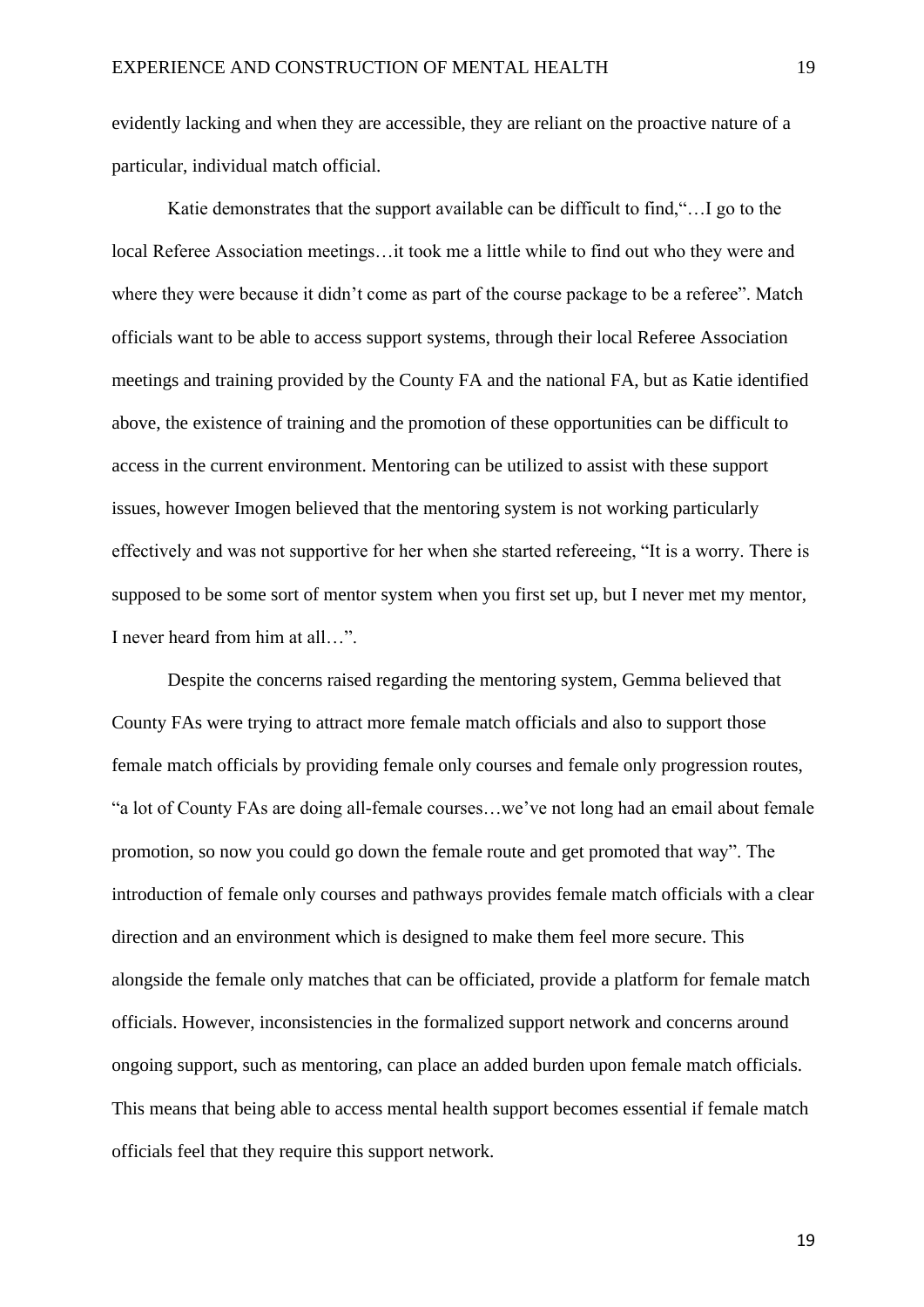#### **Mental Health Knowledge and Experience: Accessing Services**

Match officials identified that the existence of information and training was fragmented, despite the increased coverage of mental health in society. Sharon said: "...there's so much around mental health at the moment, but there doesn't seem to be anything being done [in football]. It's spoken about, but then there's nothing actually set in place with people who need it". This lack of provision or direction toward mental health support for match officials means that those who require support and seek help might not get the support which they require. For example, Jasmine identified that she needs to seek support, particularly when she has what she perceives as a negative experience during or after a match, "I struggle if I have a bad game, I get really anxious in my next game. There are times I really struggle to give a decision, or if I've had my decisions questioned by a spectator, player or manager, that does make me anxious".

Participants described their knowledge and understanding of mental health, as well as how any such understanding had been developed. Participants had a limited understanding of what mental health was. For example, Fiona identified mental health as, "…related to your mindset…mental health is illnesses that you can't really see, but they could be just as bad as physical health, but I think they're a lot harder to treat because you can't see them". Whereas Gemma said, "physically you can't see it [mental health], therefore it's harder to understand it...whereas it's quite easy to understand the fact if you're injured [physically] that you can't do sport today or play football". This (lack of) understanding of mental health symptoms and disorders was clear when match officials discussed the subject, although Jasmine also identified that she had grown up with mental health symptoms, and that refereeing was both positive and negative in terms of dealing with the issues connected to her mental health:

> I always had mental health difficulties all the way through school, so obviously it's [refereeing] an added pressure, I always had anxiety and depression. For some people, if they had a bad game, they might just be absolutely fine, it does take me some time to think about it, reflect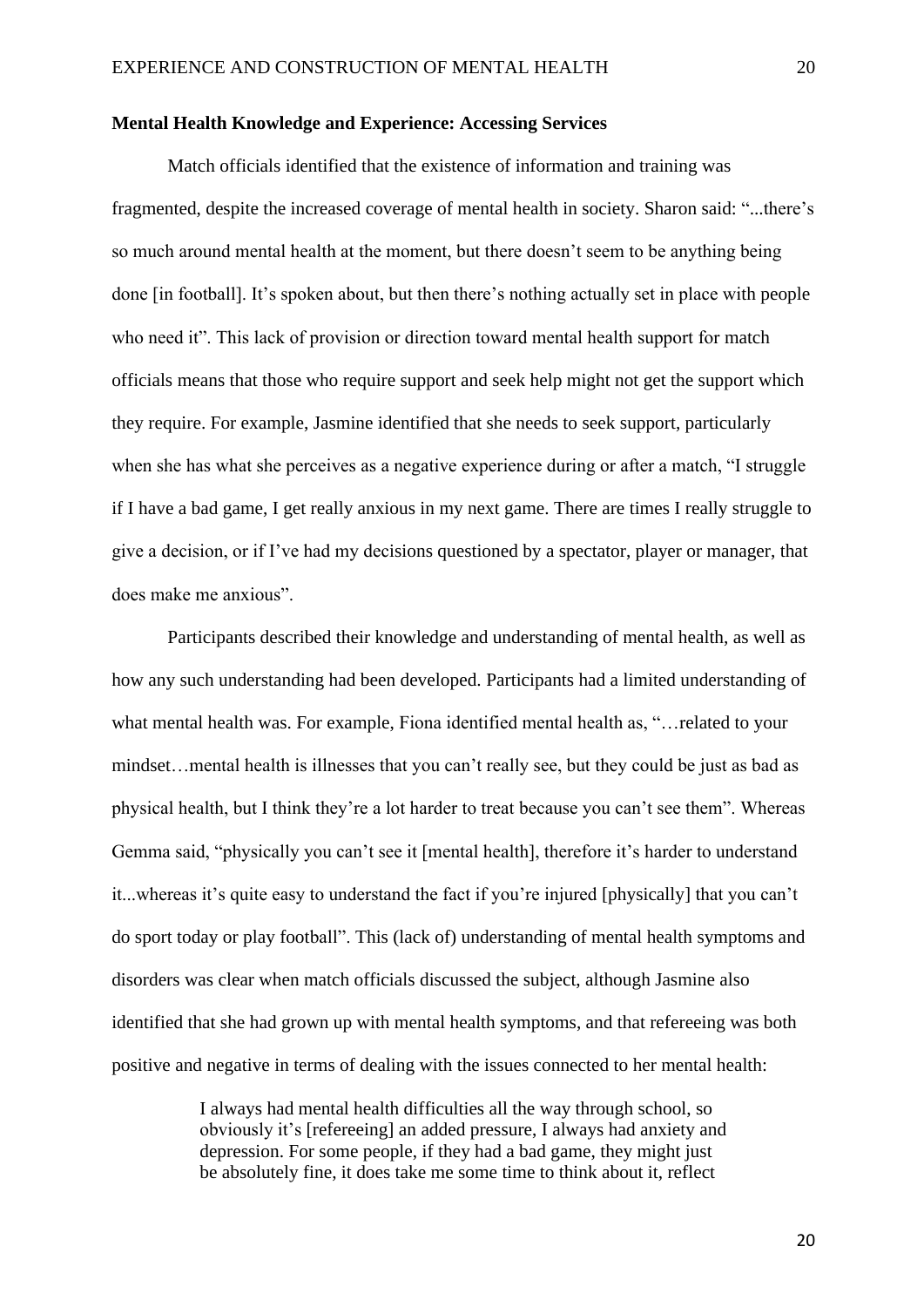and move on from it. I do get quite depressed if something goes wrong, or if I've been abused. It's difficult to deal with. Any knowledge of mental health came through previous life experiences rather than any formalized training.

Imogen identified that there was limited knowledge or coverage of any mental health support or provision in her local Referee Association, noting, "**…**it's not something that's never been discussed in the refs association or whether there is any support for you or anything". Despite this lack of coverage of mental health literacy training in some Referee Associations and County FAs, there is evidence that other Referee Associations and County FAs are beginning to consider training and information that supports mental health for match officials. However, Jenny exemplified the discrepancies between different organizations following her move into another County FA: "...the county I'm in now, they're thinking more about mental health and how they need people that referees could talk to and to cope with some of the situations that they've had". Caroline believed that any increased mental health knowledge amongst match officials had primarily been due to ex-players and match officials commenting on any mental health symptoms and disorders that they might have experienced during their careers, rather than any formal information or training delivered by governing bodies or associations. She said: "I would say it's slowly getting better. I think that's purely from ex-professional referees and players stepping out and saying, 'I've had to deal with mental health'".

The elevation of the topic of mental health and therefore, the increased prominence attached to the subject is encouraging. However, there are concerns regarding the limited understanding of mental health literacy and the historically variable mental health literacy, education and training provided by the different organizations.

#### **Discussion**

21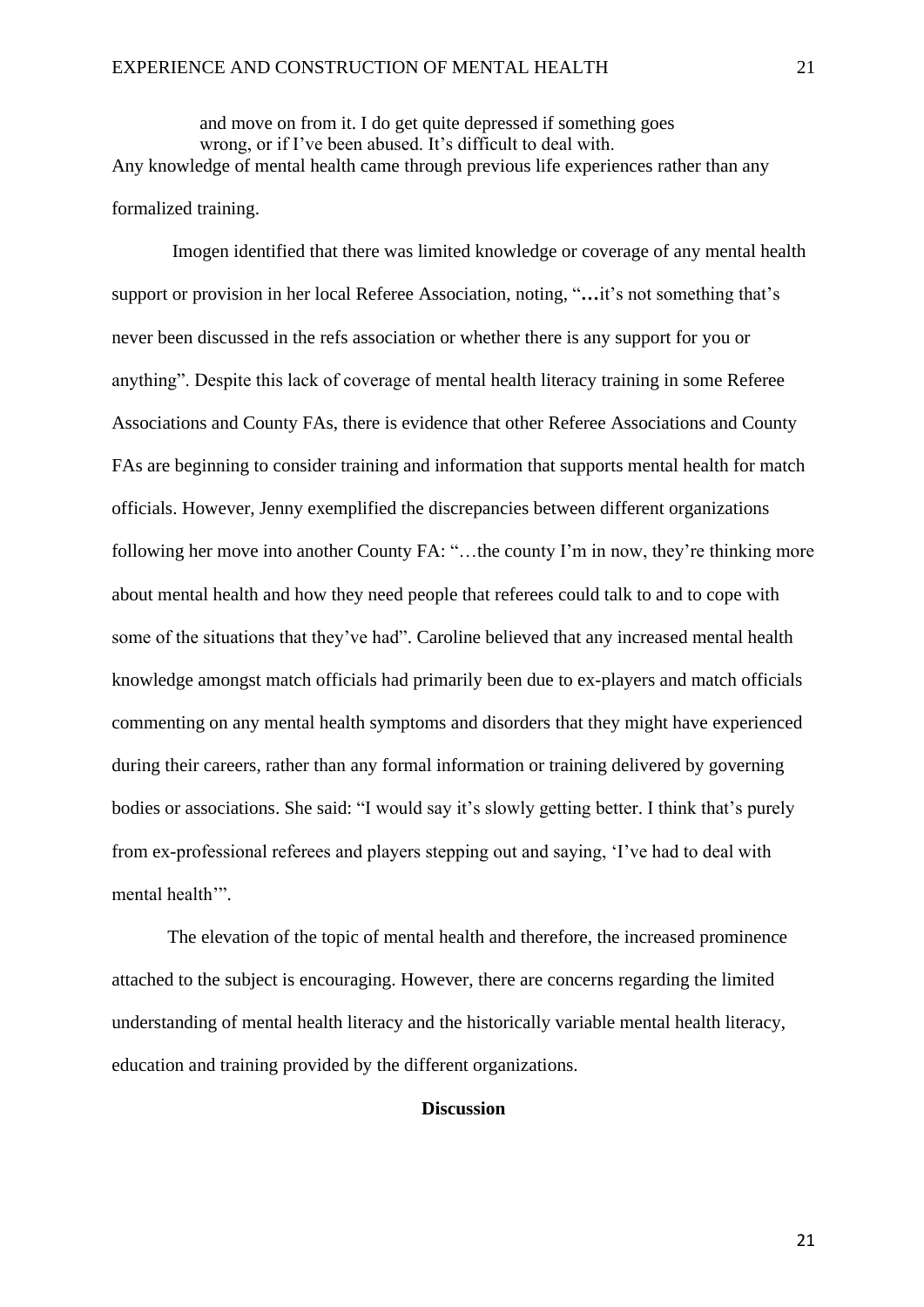The purpose of the present qualitative study was to examine mental health as experienced and understood by female football match officials, specifically addressing three research questions regarding the experiences of mental health in football of female referees since they qualified, the extent of understanding of mental health and the effect of performance and the operational environment upon good female referee mental health. The findings from this study showed that female football match officials experienced poor mental health in the course of their jobs, specifically from incidents of harassment and abuse of a sexual nature. Individuals stated that treatment, based on their sex, limited their ability to advance as match officials. In certain instances, participants described limited opportunities for female match officials to continue. Participants identified poor and fragmented organizational structures that limited opportunities to report harassment and abuse or receive support for poor mental health. The participants identified the creation of informal networks as a way of addressing mental health symptoms and disorders. With regards to knowledge of mental health symptoms and disorders, participants could not always define specifically what they were experiencing. Absent from the discussions with the match officials was a clear understanding of what mental health was and how it differed from mental health symptoms and disorders.

Overall, the competitive athletic environment female match officials found themselves in was toxic, complete with abusive and sexist incidents that threatened their mental health on a regular basis. Match officials spoke of encounters with players, coaches, spectators, as well as other referees, both in person and through social media, that undermined their ability to fulfil their duties and responsibilities which had a direct impact on their self-esteem and their self-concept, and ultimately their mental health. These findings are in keeping with those of Swim and colleagues (2001), who found that female participants in their study were subjected to impactful sexist incidents on a weekly basis, related to traditional gender role stereotypes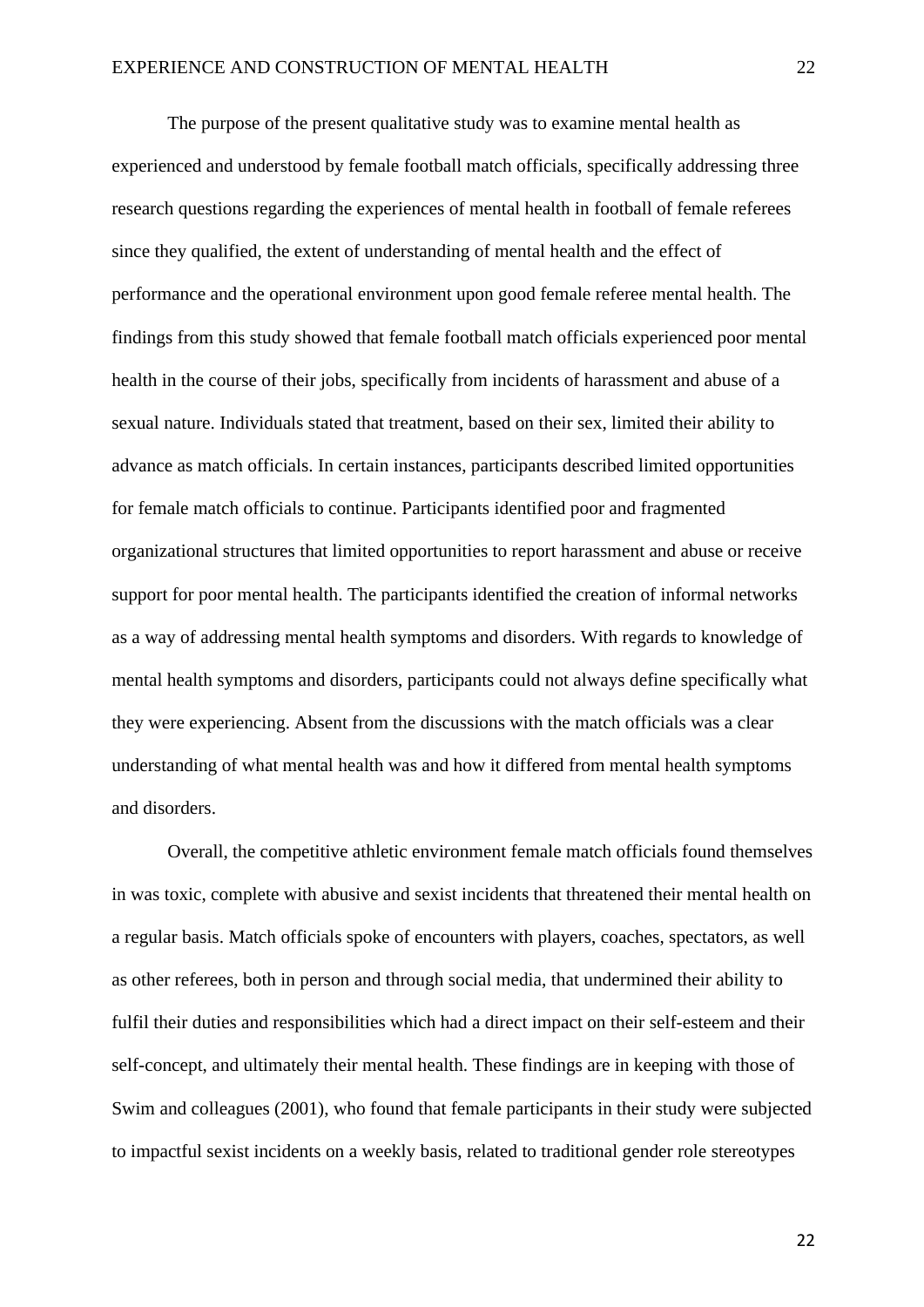and prejudice, demeaning and degrading comments and sexual objectification. These episodes impacted upon psychological well-being and increased feelings of depression, whilst simultaneously decreasing their self-esteem.

Some match officials lacked the knowledge of how to address not only the abuse and harassment they encountered in their working lives, but also what to do about it or how to seek support for it. Unfortunately, such experiences resulted in profound stress, and feeling depressed, anxious, and frustrated. A lack of knowledge of mental health symptoms and disorders, coupled with encounters with individuals who hold stigmatizing views of mental health, be it other match officials or overseeing organizational officials for match officials, resulted in few participants establishing intentions to seek support for their own poor mental health in a meaningful way, or addressing it in their profession in a systemic manner.

An abusive environment, as described by the female match officials in this study, is enshrined in a masculine perspective of football. The interactions that the female match officials described, suggested a male dominance and a male orientated outlook which was not designed or organized for female participation. The environment could be labelled as promoting a 'lack of fit' for female referees, facilitating gender discrimination and employment decisions favouring males over females (Heilman & Caleo, 2018). This should not come as a surprise, given that sport match official related literature has tended to focus on male participants, aside from some notable examples (Forbes, Edwards, & Fleming, 2015; Kim & Hong, 2016), whereas mental health research has also exclusively been concerned with men (El Bakry, 2013; Gouttebarge et al., 2017). The operational environment in which match officials function can have a significant impact upon their enjoyment and intention to discontinue (Giel & Breuer, 2020; Ridinger, 2015; Webb et al., 2020), with abusive working environments likely to contribute significantly to individuals considering whether to leave their chosen sport (Cleland et al., 2018; Webb et al., 2019). Therefore, as a result of these

23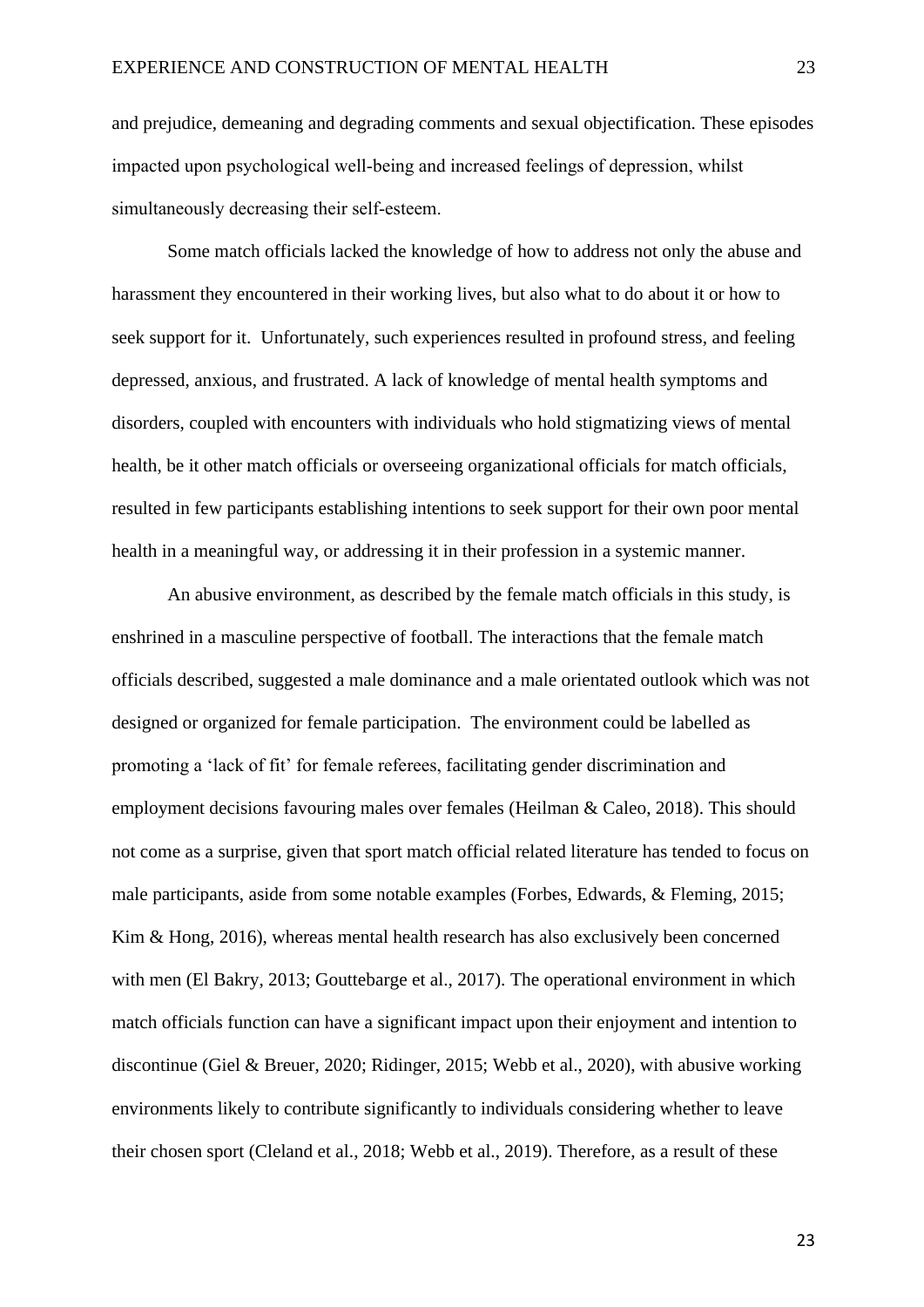abusive environments and the experiences of match officials, the understanding of mental health and provision of mental health services for female match officials is important, although it is also clearly in its infancy.

However, the findings suggest that female match officials have identified that they are not yet a part of the administrative structure at local, regional or national level. Despite the growth in the female game (Clarkson et al., 2020), the match officials illustrated that their experiences of players and coaches, as well as the clubs at which they officiate, was that female match officials were a threat to male dominance in football, with female match officials viewed as women in positions of power, asserting influence over men during a match. In short, these female match officials might be seen to challenge the established hierarchies of football.

With regards to literature pertaining to the mental health of athletes, comparisons can be drawn to findings in the current study (Coyle et al., 2017; Reardon et al., 2019). Specifically, athletes have exhibited poor mental health literacy, little knowledge of mental health symptoms and disorders, and few intentions to seek meaningful strategies to improve poor mental health. Overall, participants in this study could not clearly define what mental health was, or how it differed from mental health symptoms and disorders. Here, depictions of mental health, and mental health symptoms and disorders, were spoken about in vague terms, often in ways that could not clearly articulate that mental health was a resource and that mental health symptoms and disorders were factors that affected one's ability to think, feel, and behave. From an ecological perspective of mental health, some participants were able to illustrate that inter-individual factors, organizational factors, and political factors impacted how they feel, and also what they did about those feelings. As is true amongst athletes, a number of participants from the study also pointed to seeing help seeking behaviours for poor mental health as a weakness, something that would threaten their overall advancement in their

24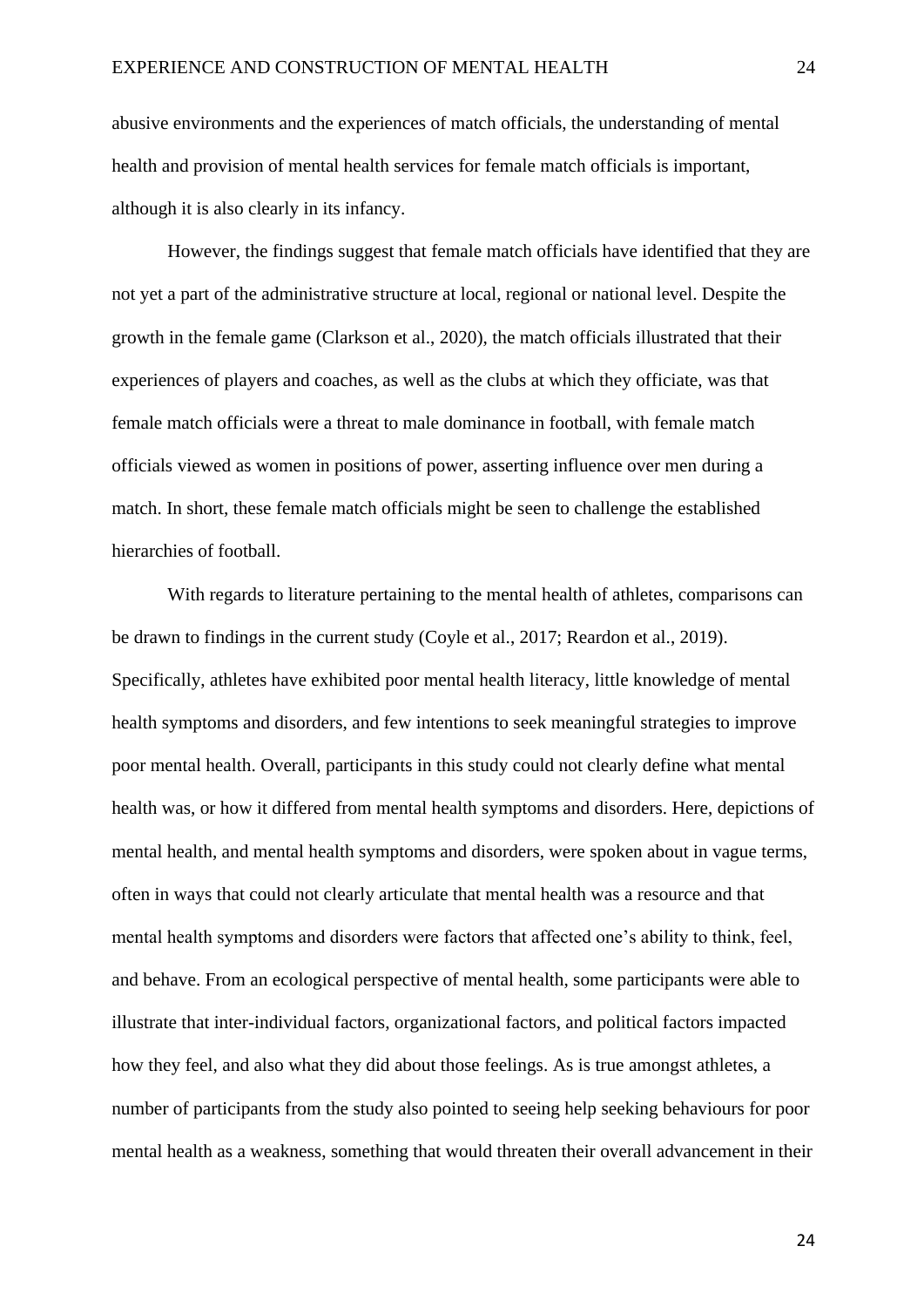career (Gulliver et al., 2015), which for female referees operating in a male dominated environment presented a further barrier to seeking support. As such, this resulted in a number of participants not seeking professional help. Public and self-stigma have been identified as the biggest barriers in professional sport to seeking treatment (Reardon et al., 2019). Again, similar to athletes, participants also found themselves dealing with abuse and the psychological consequences that stem from that abuse (Mountjoy et al., 2016). As noted in the IOC consensus statement on harassment and abuse in sport (Mountjoy et al., 2016), athletes have a right to engage in 'safe sport'. Yet, this right is not extended to match officials, or, seocifically, match officials who are female. Mountjoy and colleagues (2016) illustrate that abuse and harassment can occur to all athletes, at any time, with female, elite level, disabled, and those who self-identify as a sexual minority being at greatest risk. Their consensus statement points out that issues revolving around abuse and harassment are not addressed because they are seen as having potential reputational damage with long reaching consequences to the team or sport organization. Aspects of ignorance, neglect, and collusion also limit any response to abuse and harassment raised by athletes. The findings from the current study illustrate that female match officials face abuse and harassment. Such abuse and harassment is rooted in a sexual nature. It is, therefore, no surprise their mental health is threatened, and they have expressed a desire for exiting the profession. Although comments were raised that some initiatives were aimed at addressing abuse and harassment of officials, such initiatives lacked inertia and organizational support to meaningfully see a modification in the working lives of the interviewed officials in this study. Without organizational interventions, the abuse and harassment female match officials continuously face will not change, and neither will the impact on their mental health. As stated by the American Medical Society for Sports Medicine Position Statement on Sexual Violence in Sport, addressing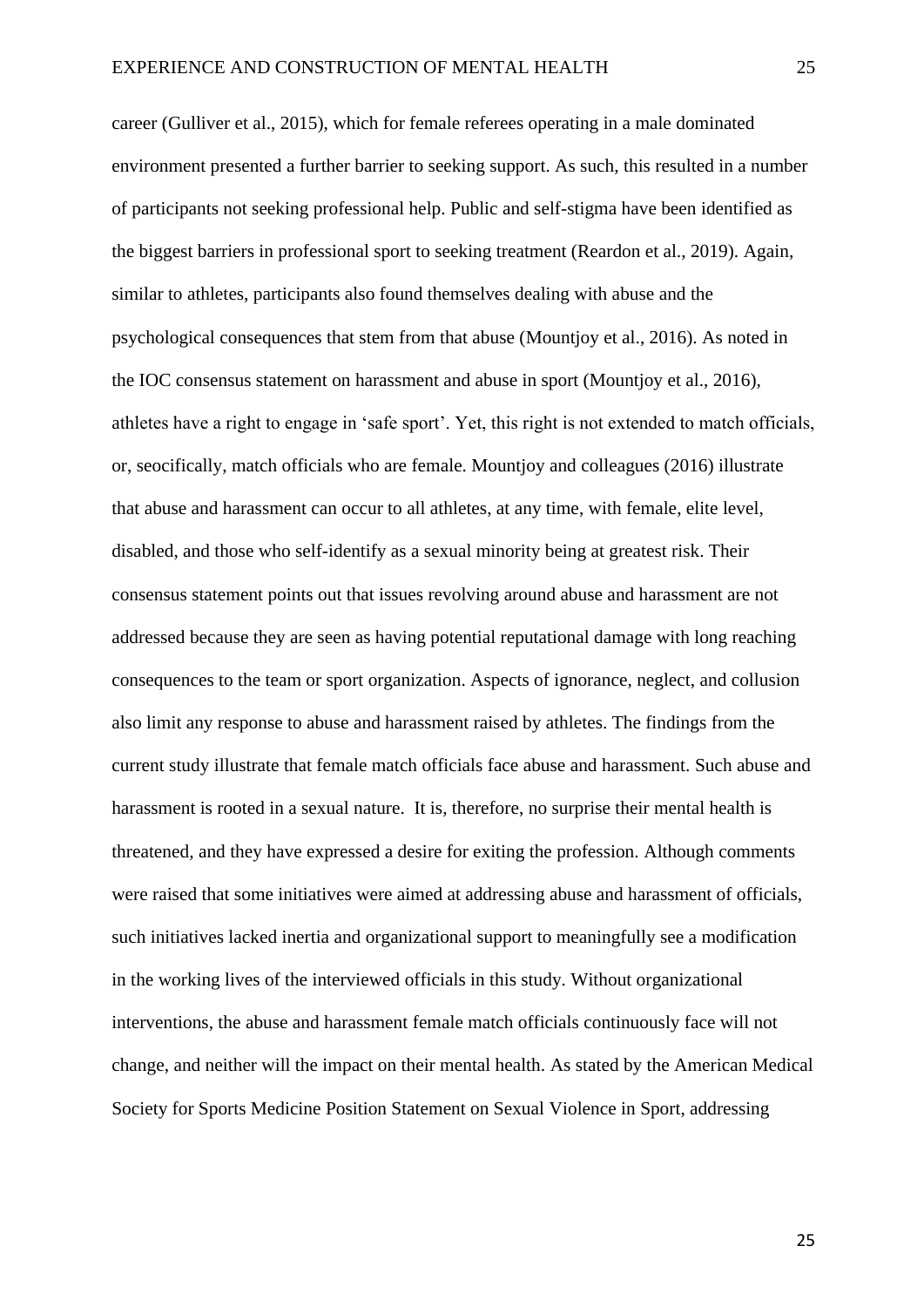sexual violence, be it abuse or harassment, requires the collaborative efforts of national and international stakeholders who operate within and outside of sport (Koontz et al., 2020).

As has been noted by Gorczynski and colleagues (in press a), for meaningful change to occur within sport with respect to mental health, an ecological approach must be followed, where the mental health of all athletes, coaches, staff, match officials, and spectators is taken into consideration. Only an organizational approach, one rooted in mental health literacy, with contextual and cultural awareness of the organizational goals in mind can address the systemic challenges that may be threatening the mental health of all athletes, coaches, staff, match officials, and spectators of a league. Here, careful attention needs to be paid to abuse and harassment and the consequences they are having on a variety of individuals. Overall, an organizational 4-step approach may need to be taken to not only understand the current state of mental health symptoms and disorders amongst match officials, but what to do about it specifically (O'Boyle, 2017). Here, leagues and organizations would need to address: 1) the current state of mental health symptoms and disorders and mental health literacy experienced by match officials (analysis); 2) identify the league's or organization's objectives regarding mental health for match officials (vision); 3) the strategy the league or organization would like to pursue to achieve their vision (action); and 4) the league's or organization's ability to achieve their vision (control). In a sense, a thorough understanding and assessment of organizational strengths, weaknesses, opportunities, and threats (SWOT) is required (O'Boyle, 2017). Through such an analysis, personal, cultural, and environmental factors related to mental health and mental health symptoms and disorders can be identified, where mental health literacy interventions can then be constructed to address unique challenges associated within the organization.

However, it is important to remember that the present study involved 12 female match officials from across England, all operating at varying levels of the game. Despite the deep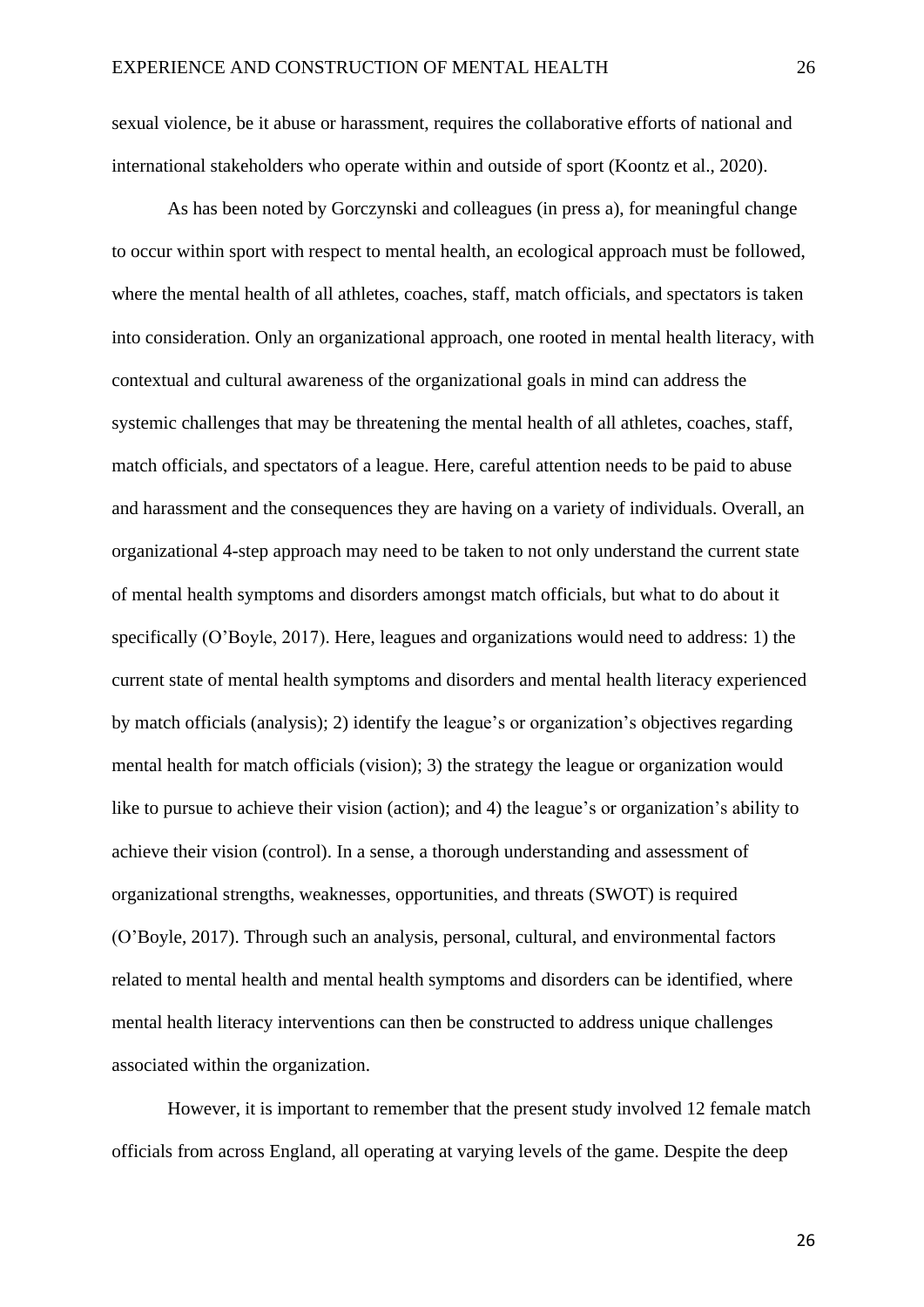and insightful data generated through the lived experiences of the participants, these match officials cannot and do not represent the landscape in all areas of England, and they do not necessarily represent the views of all match officials in different County FAs and Referee Associations.

An online survey could have been employed to elicit increased numbers of responses from female match officials across England. This would have provided coverage of more regions and County FAs, although it would not necessarily have provided the depth of data which the interviews delivered. Therefore, a subsequent study could employ a mixed method approach to increase female match official respondent numbers through an online survey, and following analysis of the survey, employ interview or focus groups to provide personal, in depth knowledge and experiences. Moreover, this study had focused research questions, specifically related to female match official's understanding of mental health in England. This topic could be expanded to cover more ground, and it would also be important to consider these topics in other countries to ascertain whether there are trends that extend transnationally, as female football continues to grow in countries across the world (Clarkson et al., 2020).

#### **Conclusion**

This study has sought to examine the mental health as experienced and understood by female football match officials in England, considering their knowledge and understanding of mental health, the effect of the operational environment upon female match official mental health and the extent female match officials can maintain good mental health. This is the first study to examine the mental health of sports match officials, the mental health of female match officials, and the strategies that might be employed in future work and interventions.

Findings have identified the requirement for increased engagement with mental health literacy from those in positions of governance. The results evidenced that there is a need for a better understanding of mental health literacy amongst female football match officials in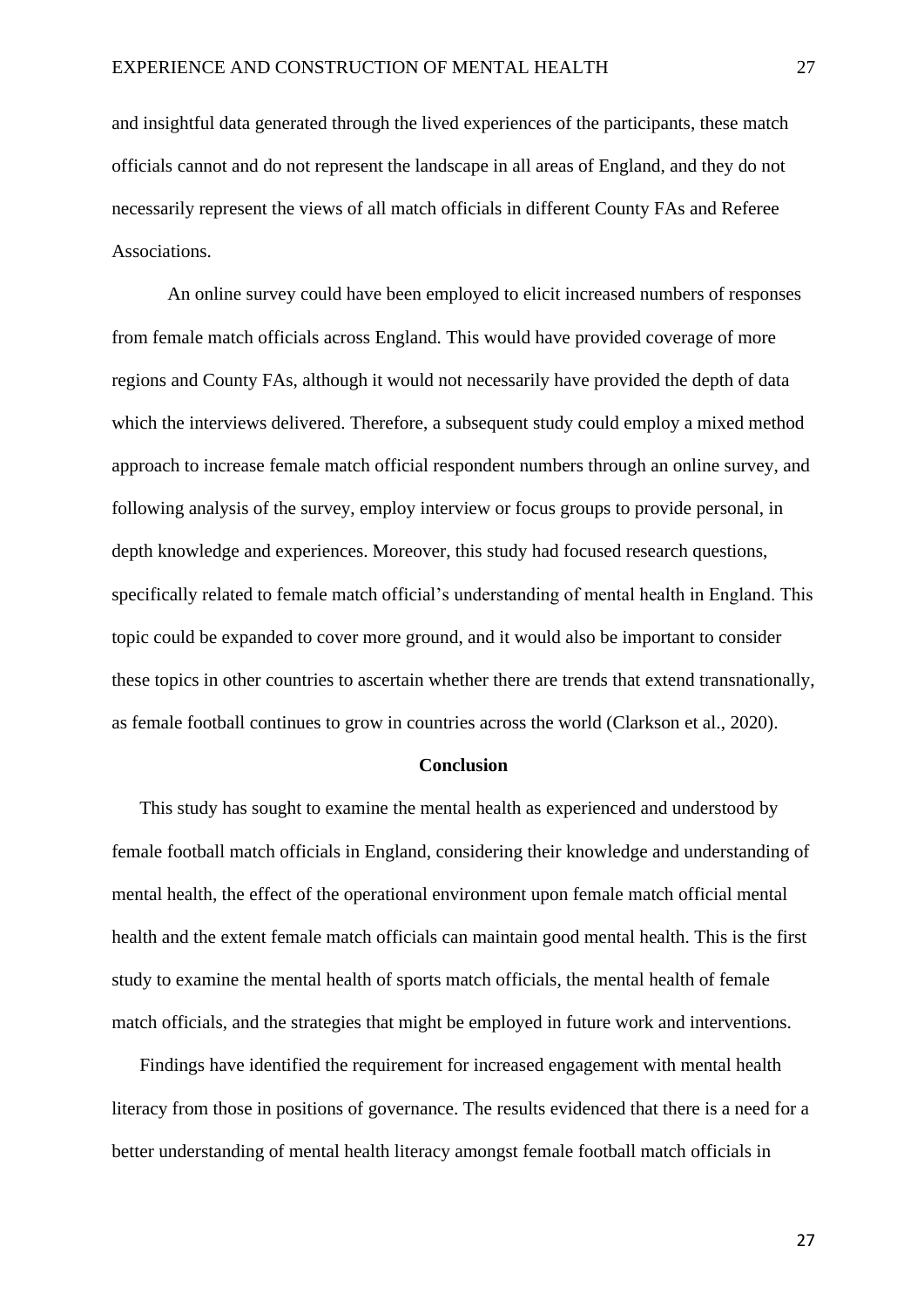England. Currently it is clear that there are gaps in knowledge regarding general mental health symptoms and mental health literacy. It is also clear that there are barriers to understanding and intentions to seek support, such as an ongoing stigma towards female match officials that was still evident in English football. Moreover, the issues associated to this ongoing stigma, such as the impact of abuse upon individual's mental health and could potentially be damaging, if match officials do not feel confident to access the support that does exist due to the associated stigma. All of these matters can create a negative performance environment for female match officials, as well as players, coaches and spectators, and makes maintaining good mental health all the more difficult.

Therefore, the findings of this study suggest that policy change is required. Governing bodies as well as regional and local referee organizations should refocus the provision of mental health literacy and support services for female match officials, who undoubtedly face significant and unique challenges as a group within football. It is recognized that the FA has started to acknowledge that referees require mental health support (The FA, 2020a) and that the number of female match officials in the game is continuing to grow (The FA, 2020b), and it is this recognition of the increasing number of female referees in football today that necessitate the development of the support networks and training materials identified here. However, if this growth is to continue, the number of female match officials should match the increasing number of players, and this makes recruitment and retention of female match officials arguably more important than ever.

#### References

Anshel, M. H., & Weinberg, R. S. (1995). Sources of acute stress in American and Australian basketball referees. *Journal of Applied Sport Psychology, 7*(1), 11–22. https://doi.org/10.1080/10413209508406297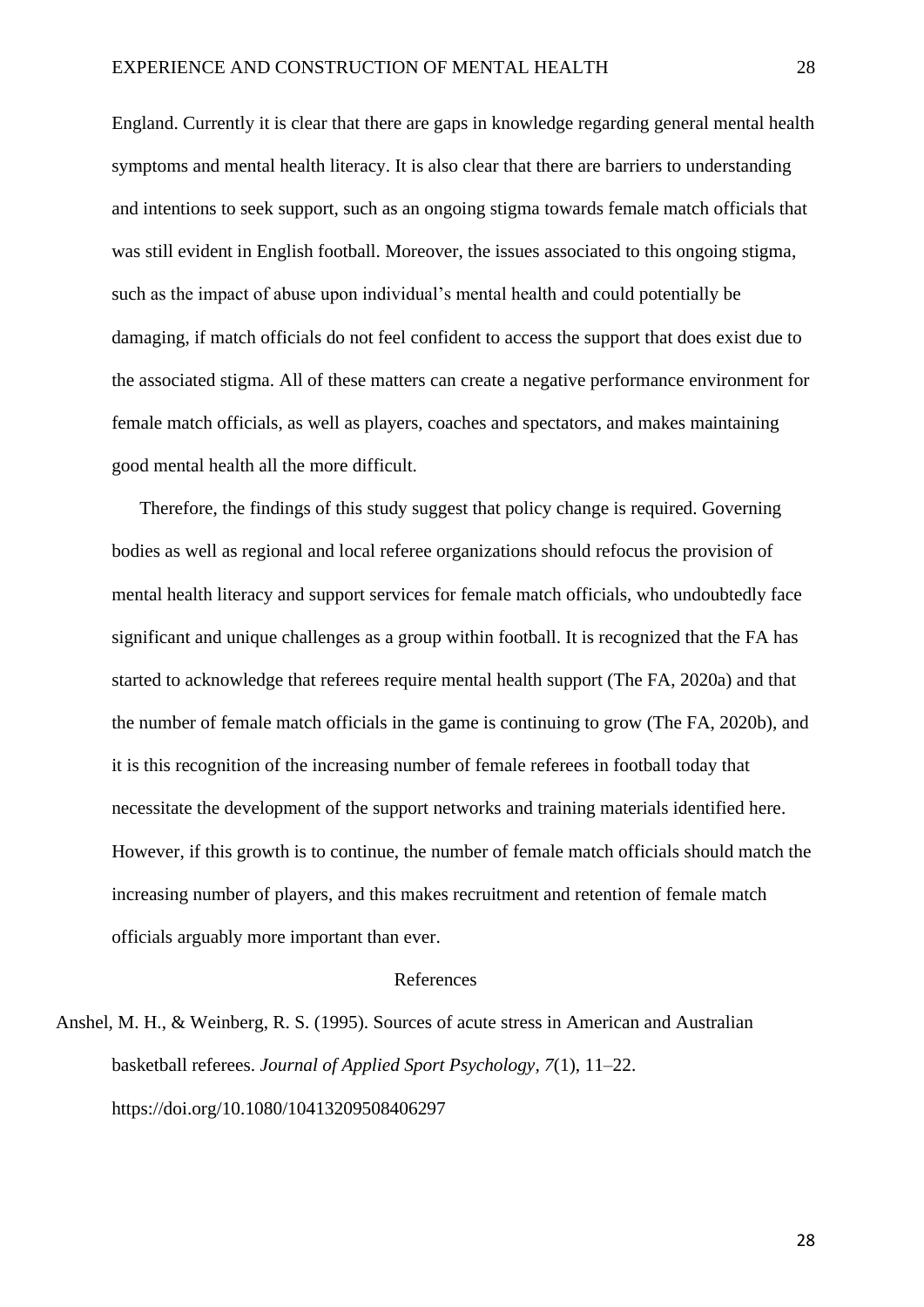- Bowen, G. A. (2008). Naturalistic inquiry and the saturation concept: A research note. *Qualitative Research, 8*, 137-152. doi:10.1177/1468794107085301
- Braun, V. & Clarke, V. (2006) Using thematic analysis in psychology. *Qualitative Research in Psychology, 3*(2). pp. 77-101. https://doi.org/10.1191/1478088706qp063oa
- Braun, V., Clarke, V. & Weate, P. (2016). Using thematic analysis in sport and exercise research. In B. Smith, & A. C. Sparkes (Eds.), *Routledge handbook of qualitative research in sport and exercise* (pp. 191–205). London, UK: Routledge.
- Cleland, J., O'Gorman, J., & Webb, T. (2018). Respect? An investigation into the experience of referees in association football. *The International Review for the Sociology of Sport, 53*(8), 960–974. doi: 10.1177/1012690216687979
- Clarkson, B. G., Culvin, A., Pope, S. & Parry, K. D. (2020). Covid-19: Reflections on threat and uncertainty for the future of elite women's football in England. *Managing Sport and Leisure.*  https://doi.org/10.1080/23750472.2020.1766377
- Coyle, M. Gorczynski, P., & Gibson, K. (2017). "You have to be mental to jump off a board any way": Elite divers' conceptualizations and perceptions of mental health. *Psychology of Sport & Exercise, 29*, 10-18. https://doi.org/10.1016/j.psychsport.2016.11.005
- Denzin, N., & Lincoln, Y. (2011). Introduction: The discipline and practice of qualitative research. In N. Denzin & Y. Lincoln (Eds.), *Handbook of qualitative research* (pp. 1-20). London, UK: Sage.
- DiCicco-Bloom, B., & Crabtree, B. F. (2006). The qualitative research interview. *Medical Education, 40*(4), 314-321. doi:10.1111/j.1365-2929.2006.02418.x
- Dorsch, K. D., & Paskevich, D. M. (2007). Stressful experiences among six certification levels of ice hockey officials. *Psychology of Sport and Exercise, 8*(4), 585–593. https://doi.org/10.1016/j.psychsport.2006.06.003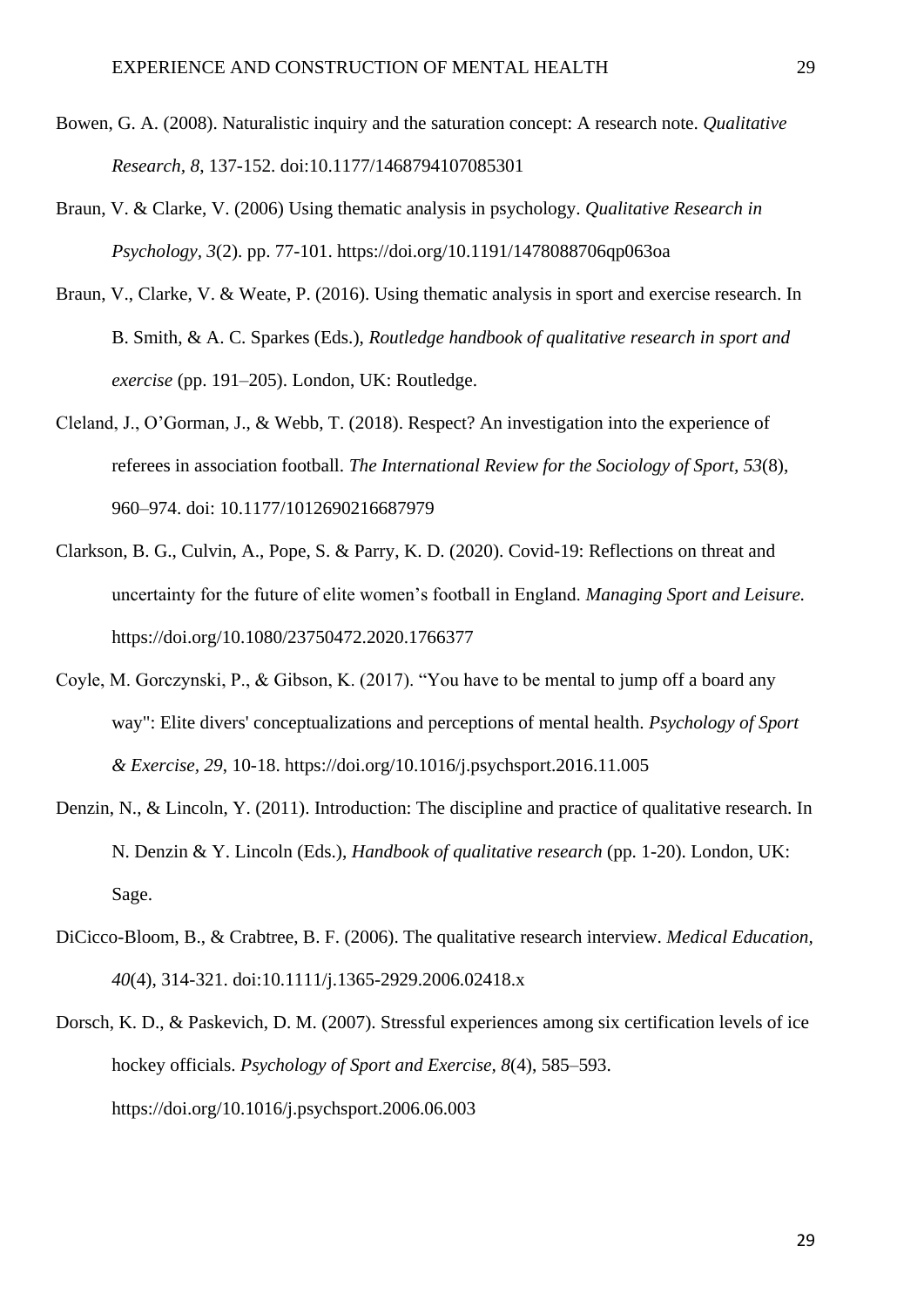- El Bakry, S. T. (2013). A survey on the significance of psychological and psychiatric assessment among qualified African football referees. *Egyptian Journal of Psychiatry, 34*(2), 85-92. doi: 10.7123/01.EJP.0000418693.73007.54
- The F.A. (2020a). *The FA mental health guidance notes for referees.* Retrieved from http://www.thefa.com/news/2020/feb/05/referee-mental-health-guidance-notes-lucy-briggsaccount-060220
- The F.A. (2020b). *Find out how we helped increase number of female refs by 72 per cent since 2016.* Retrieved from http://www.thefa.com/news/2020/jun/03/gameplan-for-growth-refereeing-030620
- Forbes, A., Edwards, L., & Fleming, S. (2015). 'Women can't referee': Exploring the experiences of female football officials within UK football culture. *Soccer & Society, 16*(4), 521–539. https://doi.org/10.1080/14660970.2014.882829
- Giel, T., & Breuer, C. (2020). The determinants of the intention to continue voluntary football refereeing. *Sport Management Review, 23*(2), 242–255. https://doi.org/10.1016/j.smr.2019.01.005
- Gilgun, J. F. (2019). Deductive qualitative analysis and grounded theory: Sensitizing concepts and hypothesis-testing. In A. Bryant & K. Charmaz (Eds.), *The SAGE handbook of current developments in grounded theory* (pp. 107-122). London, UK: Sage.
- Gorczynski, P. (2019). Developing mental health literacy in coaches. In R. Thelwell & M. Dicks (Eds.), *Professional Advances in Sports Coaching: Research and Practice* (pp. 247-260). New York, NY: Routledge.
- Gorczynski, P., Coyle, M., & Gibson, K. (2017). Depressive symptoms in high-performance athletes and non-athletes: A comparative meta-analysis. *British Journal of Sports Medicine, 51,* 1348- 1354. doi: 10.1136/bjsports-2016-096455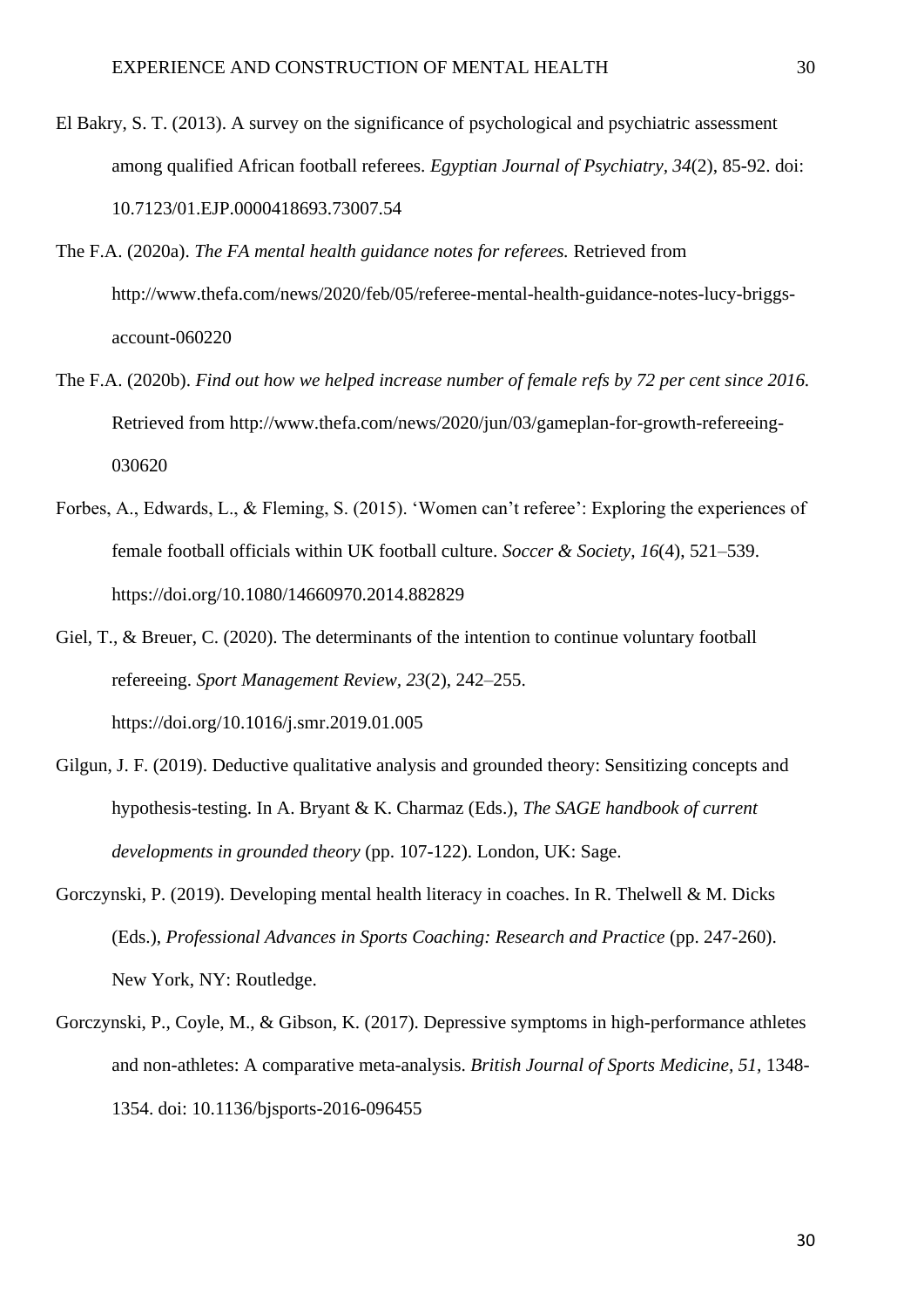- Gorczynski, P., Currie, A., Gibson, K., Gouttebarge, V., Hainline, B., Castaldelli, Maia, J. M., (. . .), Swartz, L. (in press a). Developing mental health literacy and cultural competence in elite sport. *Journal of Applied Sport Psychology*. https://doi.org/10.1080/10413200.2020.1720045
- Gorczynski, P., Gibson, K., Clarke, N., Mensah, T., & Summers, R. (In press b). Examining mental health literacy, help seeking behaviours, distress, and wellbeing in coaches in the UK. *European Physical Education Review*.
- Gorczynski, P., Gibson, K., Thelwell, R., Harwood, C., Papathomas, A., & Kinnafick, F. (2019). The BASES Expert Statement on Mental health literacy in elite sport. *The Sport and Exercise Scientist, 59*, 6-7. www.bases.org.uk/BASES-Expert-Statements
- Gorczynski, P., & Webb, T. (2020). Call-to-action: The need for a mental health research agenda for sports match officials. *Managing Sport and Leisure.* doi: 10.1080/23750472.2020.1792803
- Gulliver, A., Griffiths, K. M., Mackinnon, A., Batterham, P. J. & Stanimirovic, R. (2015). The mental health of Australian elite athletes. *Journal of Science and Medicine in Sport*, *18*(3), 255-261. doi: doi: 10.1016/j.jsams.2014.04.006
- Gouttebarge, V., Castaldelli-Maia, J. M., Gorczynski, P., Hainline, B., Hitchcock, M. E., Kerkhoffs, G., Rice, S., & Reardon, C. L. (2019). Occurrence of mental health symptoms and disorders in current and former elite athletes: a systematic review and meta-analysis. *British Journal of Sports Medicine, 53*(11), 700-706. http://dx.doi.org/10.1136/bjsports-2019-100671
- Gouttebarge, V., Johnson, U., Rochcongar, P., Rosier, P. & Kerkhoffs, G. (2017). Symptoms of common mental disorders among professional football referees: A one-season prospective study across Europe. *The Physician and Sports medicine, 45*(1), 11-16. doi: 10.1080/00913847.2017.1248796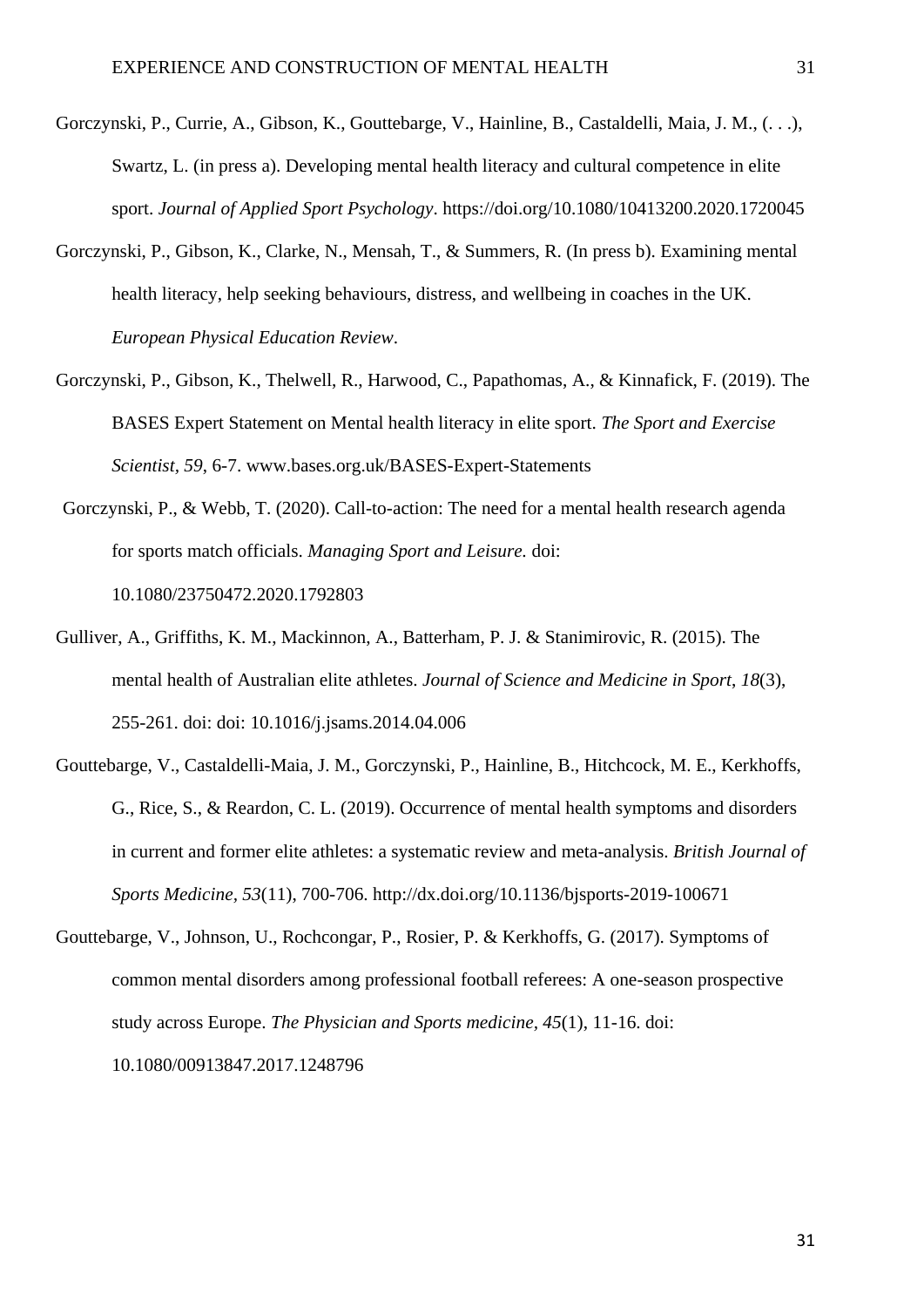Heilman, M. E. & Caleo, S. (2018). Combatting gender discrimination: A lack of fit framework. *Group Processes and Intergroup Relations, 21*(5), 725-744. doi: 10.1177%2F1368430218761587

- Holt, A. (2010). Using the telephone for narrative interviewing: A research note. *Qualitative Research, 10*(1), 113-121. doi:10.1177/1468794109348686
- Jacobs, B. L., Tingle, J. K., Oja, B. D., & Smith, M. A. (2020). Exploring referee abuse through the lens of the collegiate rugby coach. *Sport Management Review, 23*(1), 39–51. https://doi.org/10.1016/j.smr.2019.03.004
- Jorm, A. F., Korten, A. E., Jacomb, P. A., Christensen, H., Rodgers, B. & Pollitt, P. (1997). Mental health literacy: A survey of the public's ability to recognise mental disorders and their beliefs about the effectiveness of treatment. *The Medical Journal of Australia, 166*(4), 182-186. https://www.mja.com.au/journal/1997/166/4/mental-health-literacy-survey-publics-abilityrecognise-mental-disorders-and
- Kellett, P., & Shilbury, D. (2007). Umpire participation: Is abuse really the issue? *Sport Management Review, 10*(3), 209–229. https://doi.org/10.1016/S14413523(07)70012-8
- Koontz, J. S., Mountjoy, M., Abbott, K. E., Aron, C. M., Basile, K. C., Carlson, C. T., Chang, C. J., Diamond, A. B., … Roberts, W. O. (2020). Sexual violence in sport: American Medical Society for Sports Medicine Position Statement. *British Journal of Sports Medicine.* doi: 10.1136/bjsports-2020-102226
- Lincoln, Y., & Guba, E. (1985). *Naturalistic Inquiry*. Beverly Hills, CA, Sage.
- McLaren, L., & Hawe, P. (2005). Ecological perspectives in health research. *Journal of Epidemiology and Community Health, 5*9(1), 6–14. doi: 10.1136/jech.2003.018044
- Mountjoy, M., Brackenridge, C., Arrington, M., Blauwet, C., Carska-Sheppard, A., Fasting, K., (. . .), Budgett, R. (2016). International Olympic Committee consensus statement: Harassment and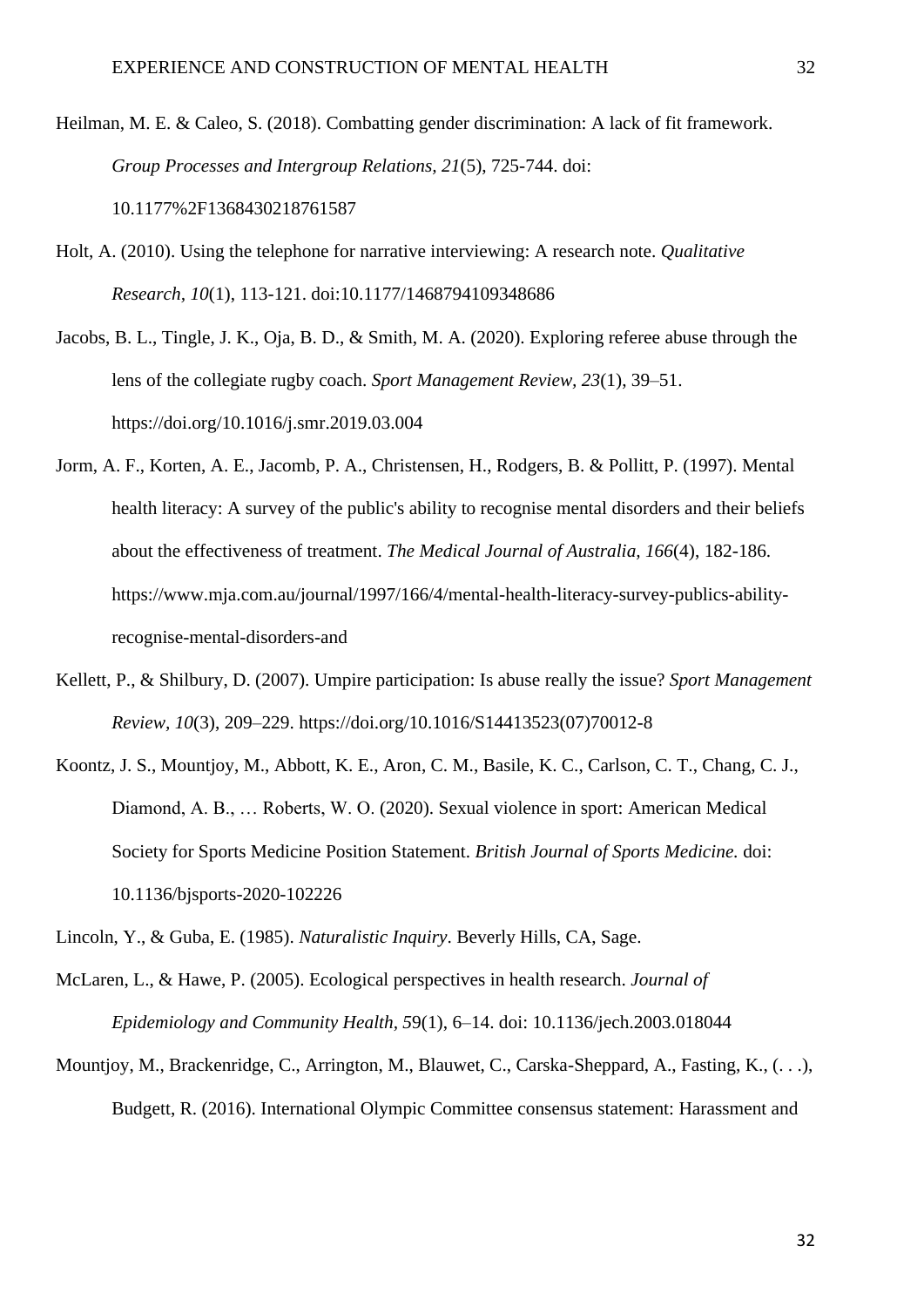abuse (non-accidental violence) in sport. *British Journal of Sports Medicine*, 50(17), 1019- 1029. https://bjsm.bmj.com/content/50/17/1019

- Min-Chul, K., & Eunah, H. (2016). A red card for women: Female officials ostracized in South Korean football. *Asian Journal of Women's Studies, 22*(2), 114–130. https://doi.org/10.1080/12259276.2016.1168156
- Nordstrom, H., Warner, S., & Barnes, J. C. (2016). Behind the stripes: Female football officials' experiences. *International Journal of Sport Management and Marketing, 16*(3), 259–279. doi:10.1504/IJSMM.2016.077934
- Reardon, C.L., Hainline, B., Aron, C.M., Baron, D., Baum, A.L., Bindra, A., Budgett, R., Campriani, N., … Engebretsen, L. (2019). Mental health in elite athletes: International Olympic Committee consensus statement (2019). *British Journal of Sports Medicine, 53*(11), 667-699. http://dx.doi.org/10.1136/bjsports-2019-100715
- Rice, S. M., Gwyther, K., Santesteban-Echarri, O., Baron, D., Gorczynski, P. G., Gouttebarge, V., Reardon, C. L., Hitchcock, M. E., Hainline, B., & Purcell, R. (2019). Determinants of anxiety in elite athletes: A systematic review and meta-analysis. *British Journal of Sports Medicine, 53*(11), 722-730. http://dx.doi.org/10.1136/bjsports-2019-100620
- Ridinger, L. L. (2015). Contributors and constraints to involvement with youth sports officiating. *Journal of Amateur Sport, 1*(2), 103–127.

https://doi.org/10.17161/jas.v1i2.4946doi:10.17161/jas.v1i2.4946

- Schaeperkoetter, C. C. (2017). Basketball officiating as a gendered arena: An autoethnography. *Sport Management Review, 20*(1), 128–141. https://doi.org/10.1016/j.smr.2016.05.001
- Schinke, R. J., Stambulova, N. B., Si, G., & Moore, Z. (2018). International society of sport psychology position stand: Athletes' mental health, performance, and development. *International Journal of Sport and Exercise Psychology, 16*(6), 622-639. doi: 10.1080/1612197X.2017.1295557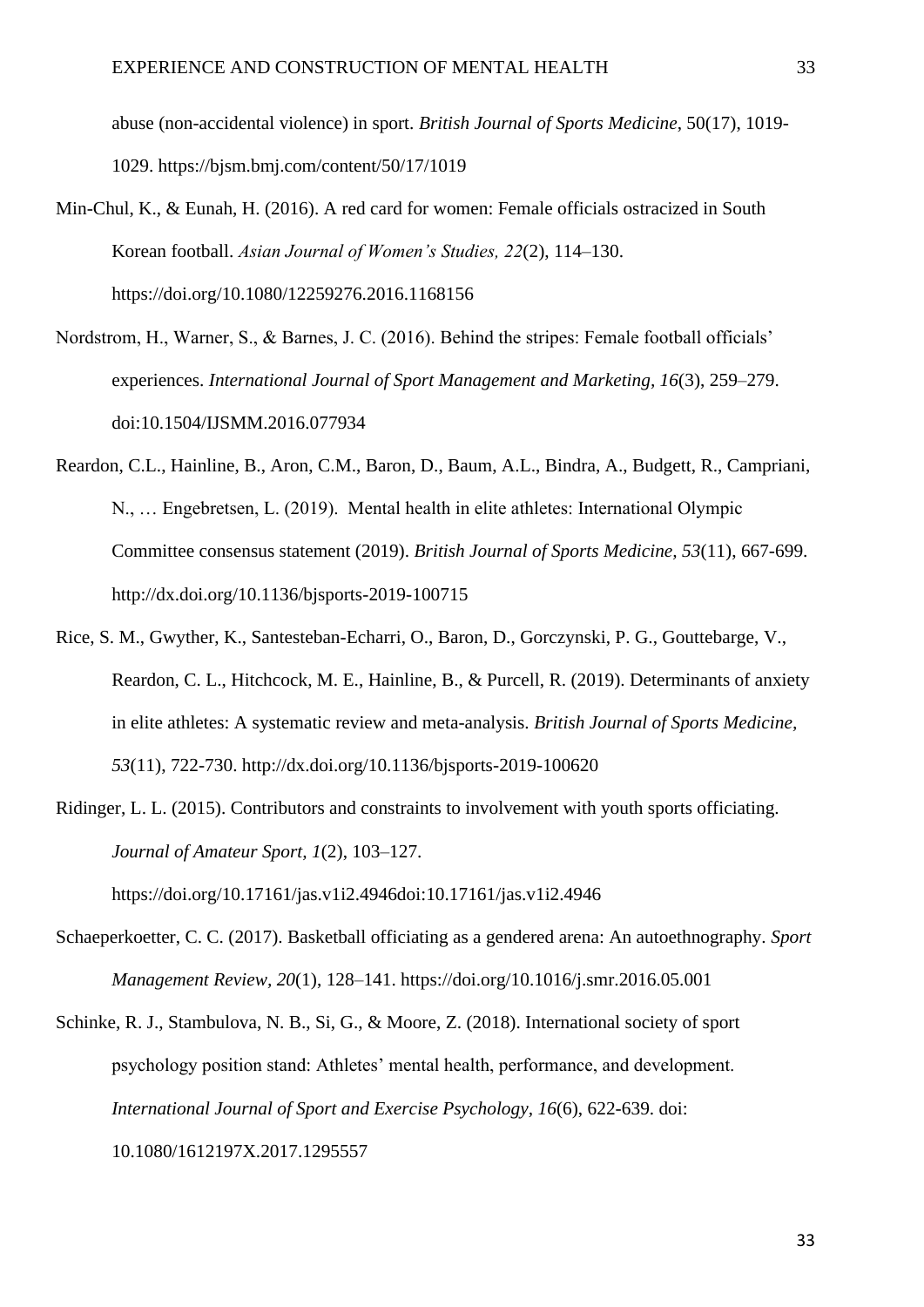- Sparkes, A. C., & Smith, B. (2014). *Qualitative research methods in sport, exercise and health: From process to product*. Abingdon, UK: Taylor and Francis.
- Stambulova, N. B., & Wylleman, P. (2014). Athletes' career development and transitions. In A. Papaioannou & D. Hackfort (Eds.), *Routledge companion to sport and exercise psychology* (pp. 605–621). London, UK: Routledge.
- Swim, J. K., Hyers, L. L., Cohen, L. L., & Ferguson, M. J. (2001). Everyday sexism: Evidence for its incidence, nature, and psychological impact from three daily diary studies. *Journal of Social Issues, 57*(1), 31-53. https://doi.org/10.1111/0022-4537.00200
- Uher, R., & Zwicker, A. (2017). Etiology in psychiatry: embracing the reality of poly-geneenvironmental causation of mental illness. *World Psychiatry, 16*(2), 121–129. doi: 10.1002/wps.20436
- Warner, S., Tingle, J. K., & Kellett, P. (2013). Officiating attrition: The experience of former referees via a sport development lens. *Journal of Sport Management, 27*(4), 316–328. https://doi.org/10./jsm.27.4.316
- Webb, T. (2018). Referees and the media: A difficult relationship but an unavoidable necessity. *Soccer & Society, 19*(2), 205-221. doi:10.1080/14660970.2015.1133414.
- Webb, T. (2020). The future of officiating: Analysing the impact of COVID-19 on referees in world football. *Soccer & Society*. https://doi.org/10.1080/14660970.2020.1768634
- Webb, T. (2020). Sports match official research: An evolving narrative, positioning future research. *Managing Sport and Leisure*. https://doi.org/10.1080/23750472.2020.1762304
- Webb, T., Cleland, J., & O'Gorman, J. (2017). The distribution of power through a media campaign: The Respect programme, referees and violence in association football. *The Journal of Global Sport Management, 2*(3), 162–181. https://doi.org/10.1080/24704067.2017.1350591